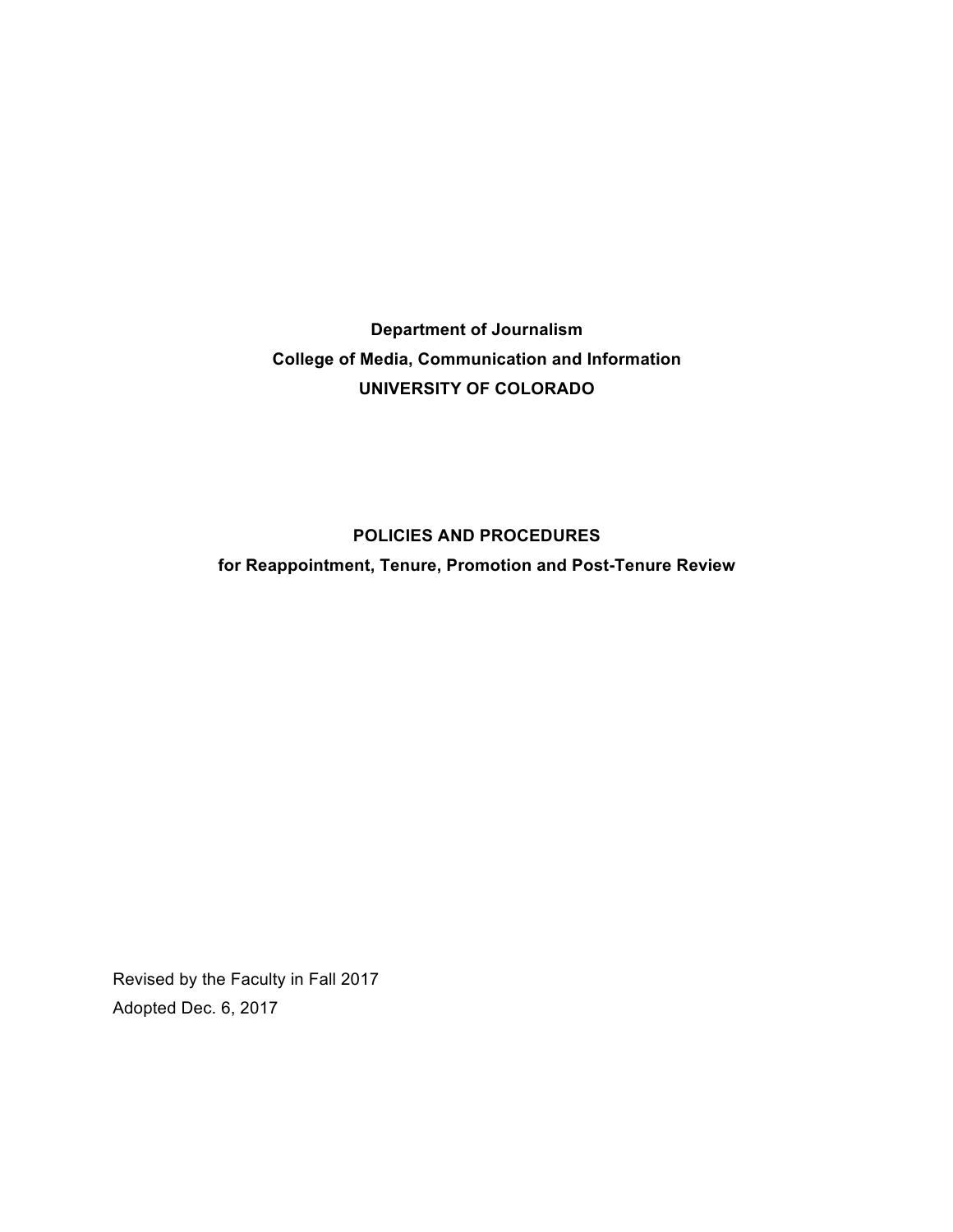## **Table of Contents**

| Introduction |                                                                                                                                                                                           |                                                      |                                                                                                                          |                                                                                                                                                                                                                                       | $\overline{2}$                                                         |
|--------------|-------------------------------------------------------------------------------------------------------------------------------------------------------------------------------------------|------------------------------------------------------|--------------------------------------------------------------------------------------------------------------------------|---------------------------------------------------------------------------------------------------------------------------------------------------------------------------------------------------------------------------------------|------------------------------------------------------------------------|
|              | II. Faculty Mix, Titles, Teaching and Workload<br>A. Faculty Mix<br><b>B.</b> Regular Faculty Titles<br>1. Qualifications for Rank<br>C. Teaching Workload<br>D. Differentiated Workloads |                                                      |                                                                                                                          |                                                                                                                                                                                                                                       | 2<br>3<br>4<br>5<br>6                                                  |
|              |                                                                                                                                                                                           | II. Faculty Evaluation<br>1.<br>2.<br>3.<br>4.<br>5. | A. Personnel Actions and Criteria<br>Tenure<br>Promotion<br><b>Reappointment Assessment</b><br><b>Post-Tenure Review</b> | Reappointment of Instructor Rank Faculty                                                                                                                                                                                              | 6<br>$\overline{7}$<br>$\overline{7}$<br>$\overline{7}$<br>8<br>9<br>9 |
|              | В.                                                                                                                                                                                        | 1.<br>2.                                             | Performance Indicators<br>Teaching<br>Scholarship<br>a)<br>b)                                                            | Academic Research and Professional/Creative<br>Academic Research<br><b>Creative/Professional Work</b>                                                                                                                                 | 9<br>10<br>13<br>14<br>17                                              |
|              |                                                                                                                                                                                           | 3.                                                   | a)<br>b)<br>c)                                                                                                           | <b>Professional Service and Outreach Activities</b><br>Measures to Assess Professional Service<br>and Outreach Activities<br>Indicators of Meritorious Service and<br>Outreach<br>Indicators of Excellence in Service and<br>Outreach | 20                                                                     |
|              | C.<br><b>Evaluation Procedures</b><br>1. Promotion, Tenure and Reappointment: The Review<br>Documents                                                                                     |                                                      |                                                                                                                          | 23                                                                                                                                                                                                                                    |                                                                        |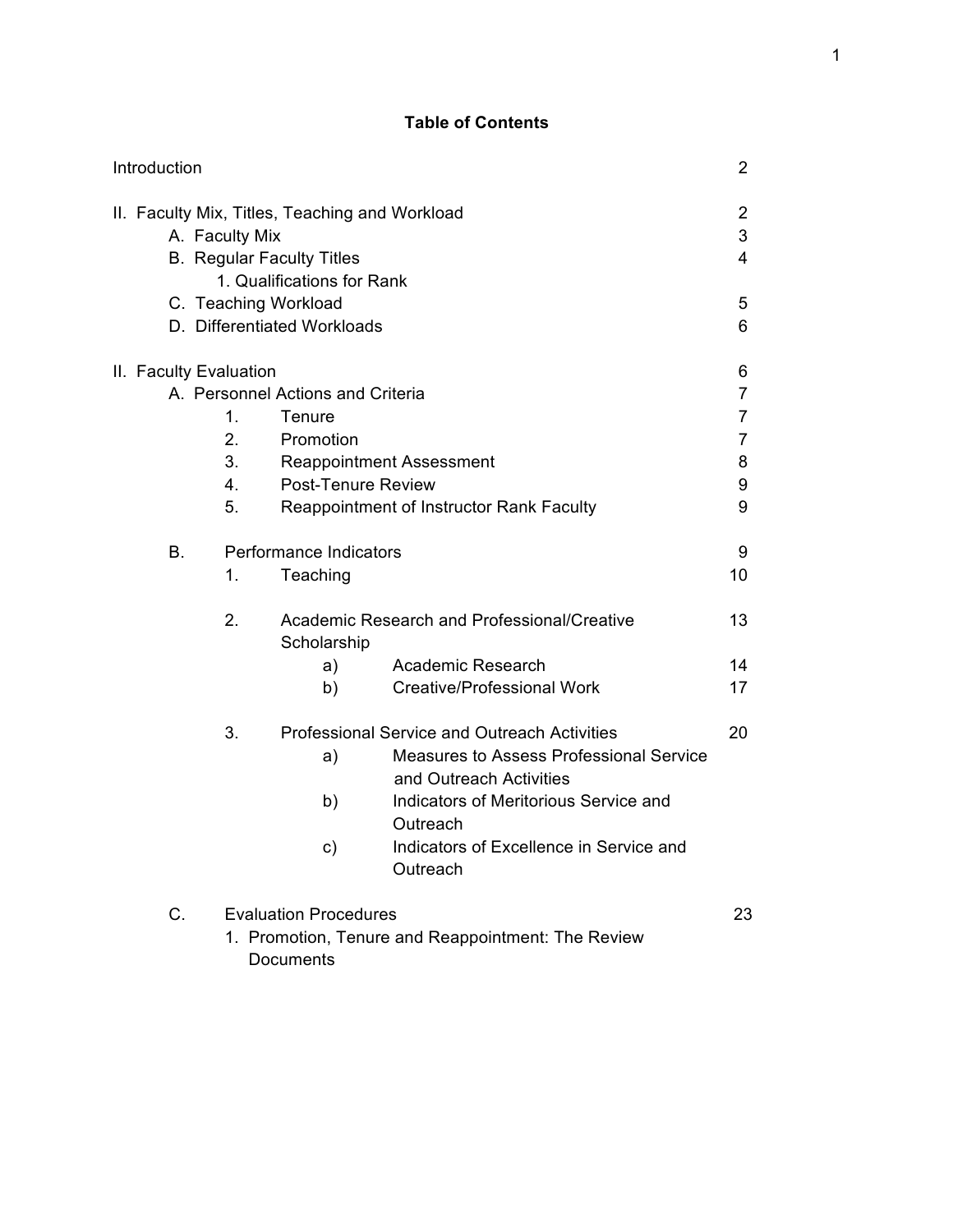#### **Introduction**

The Department of Journalism follows the criteria and procedures for salary decisions, reappointment, promotion and tenure actions adopted by the College of Media, Communication and Information, and as outlined in the University's Faculty Handbook (http://www.cu.edu/oaa/faculty-handbook) and Administrative Policy Statement 1022: Standards, Processes and Procedures for Comprehensive Review, Tenure, Post-Tenure Review and Promotion (http://www.cu.edu/ope/aps/1022). The Department as a whole is considered to be the primary unit.

This document describes the criteria upon which personnel decisions are normally based. The criteria, though, are only guidelines. They must be applied with good judgment, with consideration of the Department's and College's missions, and with recognition of individual patterns of achievement. The policies herein are subject to the current laws and regulations of the Board of Regents and to other University policies. If a conflict arises, the laws and actions of the Regents and the University supersede this document. A copy of these operating policies and procedures, or information on where to find them online, will be given to each faculty member at the time of initial appointment. Faculty members are also urged to become familiar with the University's Faculty Handbook and Administrative Policy Statement 1022.

This document is divided into two sections. First, it discusses the concept of a faculty mix, faculty titles, teaching and differentiated workloads. Then it presents criteria for faculty evaluation and the procedures by which evaluations for reappointment, promotion and tenure, and post-tenure review will be conducted.

#### **I. FACULTY MIX, TITLES, TEACHING AND WORKLOAD**

As an accredited program the Department is subject to the nine standards of the Accrediting Council on Education in Journalism and Mass Communication. One of those standards is of direct relevance to policies for building faculties in programs such as this one, with particular significance for the evaluation of faculty in appointment, promotion and tenure decisions. According to ACEJMC Standard #4:

"The unit hires, supports and evaluates a capable faculty with a balance of academic and professional credentials appropriate for the unit's mission."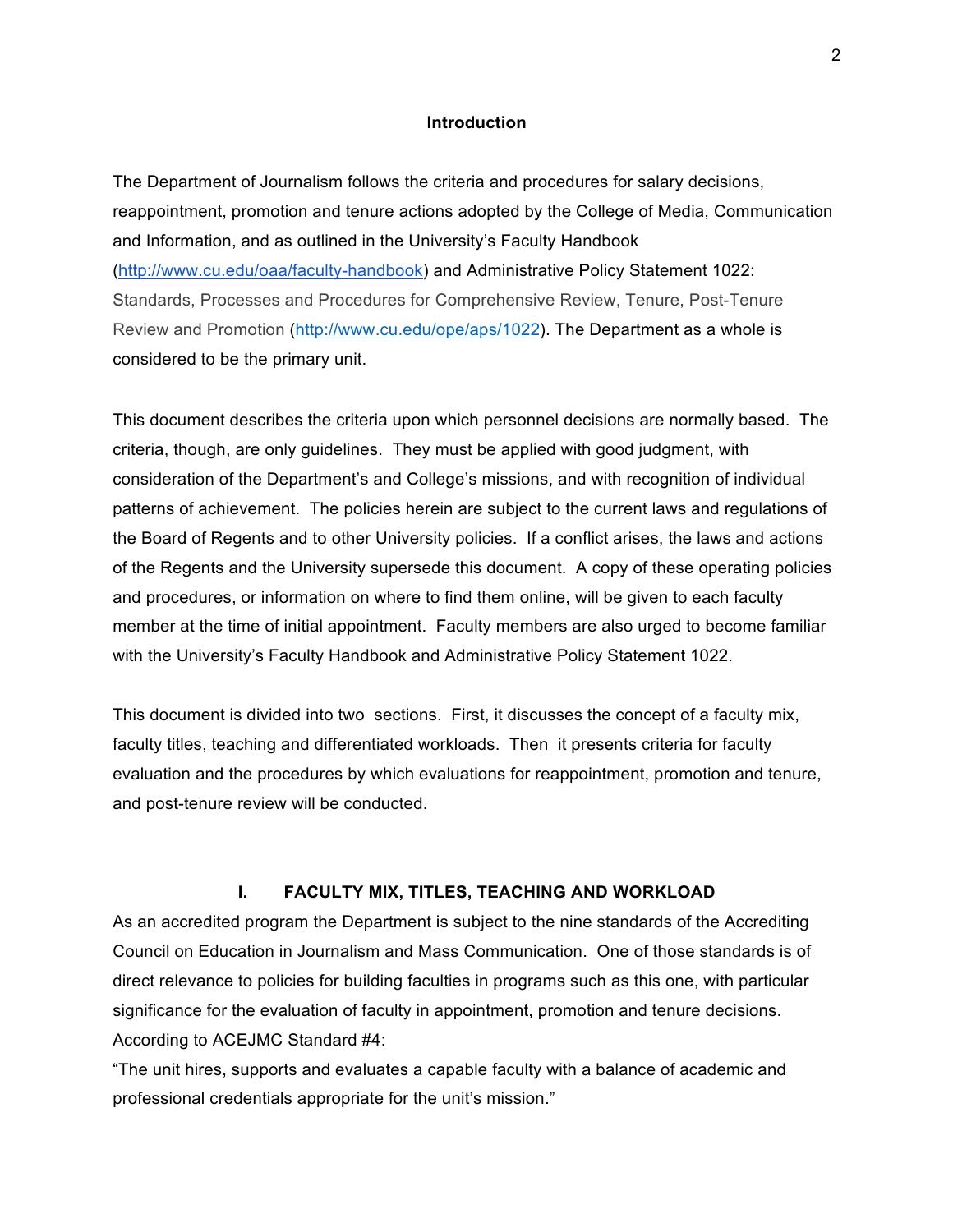#### **A. Faculty Mix**

To maintain accreditation, the Department has to meet the requirement for a faculty with both professional credentials and scholarly skills. Therefore, the Department l seeks a diverse faculty with a blend and balance of academic and professional qualifications. A Ph.D. or other terminal degree normally is considered a prerequisite for faculty status in the academy. In the Department, individuals with distinguished credentials and outstanding professional or creative experience but lacking the Ph.D. or other terminal degree may be qualified for appointment to tenured or tenure-track positions. It is the integration and interplay of academic and professional/creative faculty that invigorate the mission of the University, the College and the Department in particular.

In the creative/professional area, there is a mix when it comes to faculty academic credentials. While there are creative scholars or professionals with earned doctorates, typically the terminal degree for faculty with significant creative or professional experience is the master's degree (e.g., MA, MS, MBA, MFA, and MPA). Securing noted faculty members who can teach professional courses, contribute to the national dialogue associated with issues in the field and publish professionally is indispensable to the Department's mission.

The second group follows the traditional scholarly track and is associated with faculty whose background embraces theoretical and methodological knowledge. Typically, a doctorate is the terminal degree for such a faculty member. These faculty members are often judged by the originality of their research, the soundness of their theory, appropriateness of methodology, scope and depth of their work, impact on the field and the presentation of their work in refereed venues.

The concept of a faculty member who is a hybrid of a creative/professional scholar and a researcher/theoretician is another alternative. These creative/professionals, who are also grounded in traditional research and theory, recognize the practical and theoretical as complementary. While a doctoral degree is typically the terminal degree for these faculty members, the Department also recognizes and values those with other advanced degrees combined with professional credentials who also publish traditional academic research.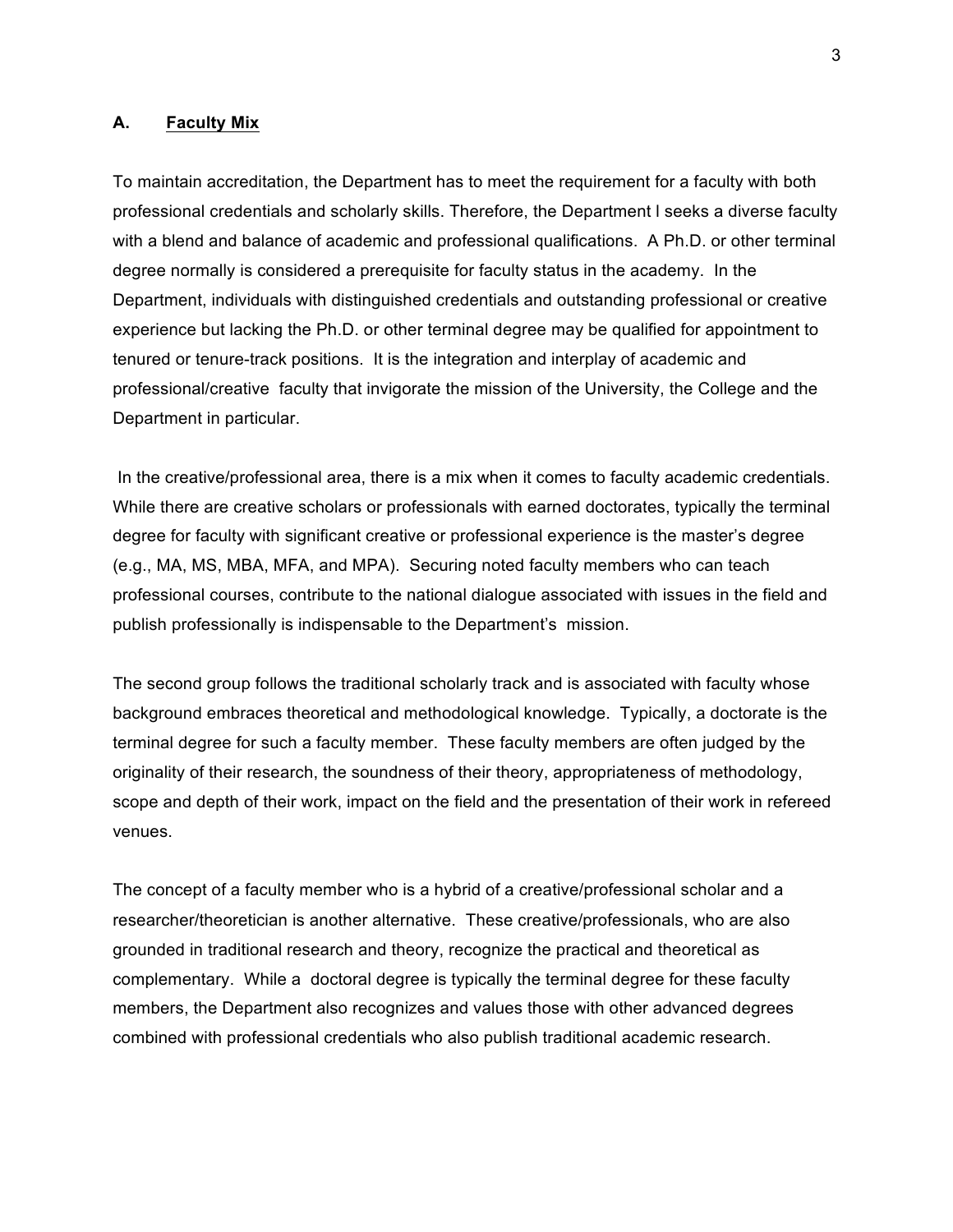#### **B. Regular Faculty Titles**

The Board of Regents' "Standards, Processes, and Procedures Document" designates faculty titles according to primary responsibilities, qualifications and accomplishments, eligibility for benefits and other factors of employment. Faculty titles are held by faculty who have been awarded tenure, or are tenure-track faculty or non-tenure track faculty.

### 1. Qualifications for Rank

The following regular faculty titles are found in the University's Faculty Handbook (http://www.cu.edu/regents/policy-5l-policy-approved-faculty-titles).

a) Instructor: Individuals appointed to this rank typically have a master's degree or its equivalent and should be well qualified to teach at the undergraduate (primarily lower division) level. Those who have completed all the requirements for the doctorate except the dissertation, or who have other terminal degrees or comparable professional or creative work experience, are appointed at this rank. An instructor rank may change to assistant professor upon completion of the dissertation if this was stated at the time of the initial appointment.

b) Senior Instructor: The rank of senior instructor gives higher recognition and salary as well as longer periods of appointment than that of instructor. It is awarded to faculty members who do not have the prerequisite for holding the rank of assistant professor but who have special abilities, usually in teaching.

c) Assistant Professor: Faculty appointed to this rank should have the terminal degree appropriate to their field or its equivalent, plus some successful teaching experience. They should be otherwise well qualified to teach at the undergraduate and graduate levels and possess qualifications for research or creative/professional work in a particular field.

d) Associate Professor: Faculty holding this rank should have the terminal degree appropriate to their field or its equivalent, considerable teaching experience and promising accomplishments in research or creative/professional work. The Department may hire a faculty member as an untenured Associate Professor, and those individuals will be expected to seek tenure within the first six years of faculty employment.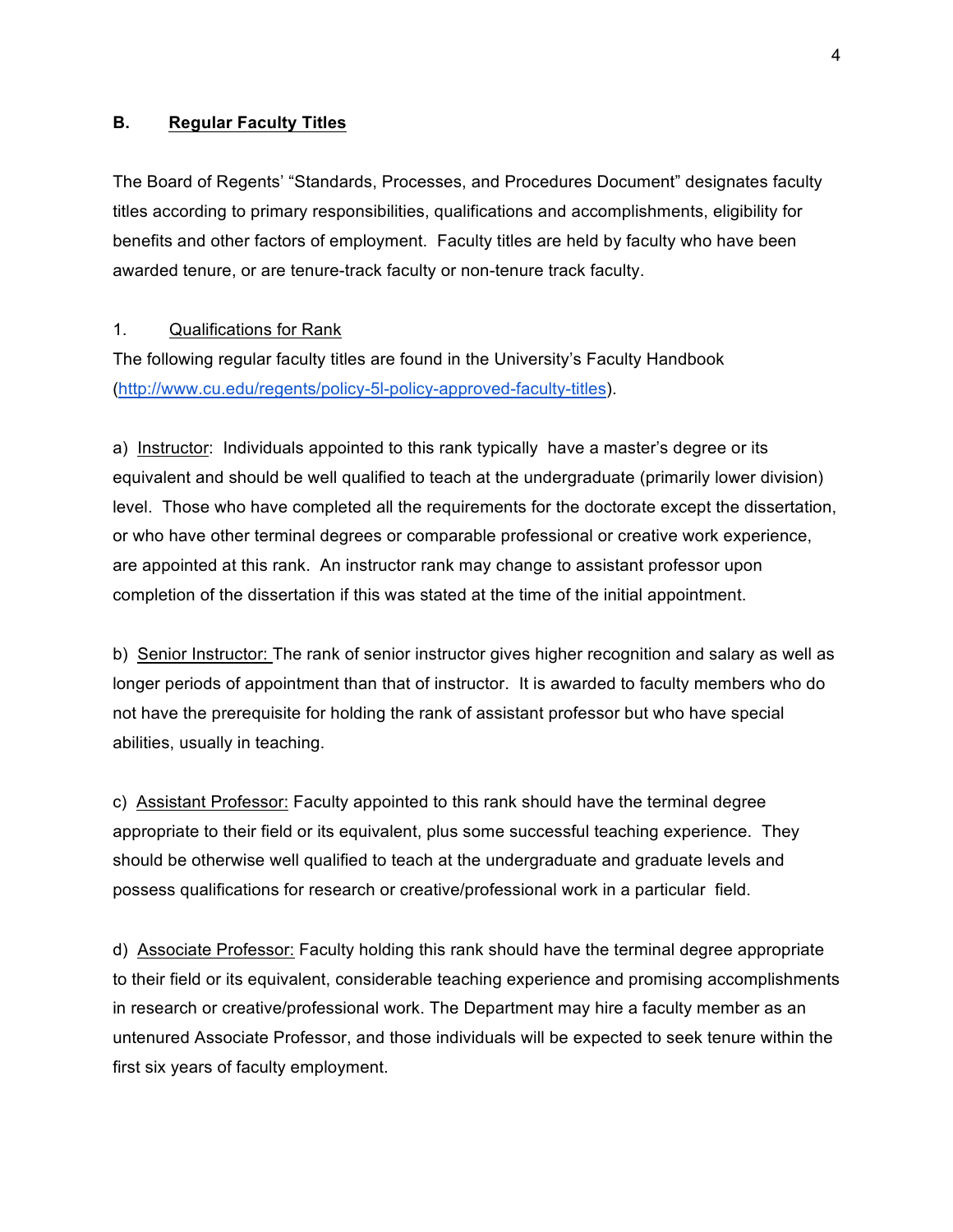e) Professor: Faculty at this rank should have the terminal degree appropriate to their field or its equivalent, and (A) a record that, taken as a whole, is judged to be excellent; (B) a record of significant contribution to both graduate and undergraduate education, unless individual or Departmental circumstances can be shown to require a stronger emphasis, or singular focus, on one or the other; and (C) a record, since receiving tenure and promotion to associate professor, that indicates substantial, significant and continued growth, development and accomplishment in teaching, research, scholarship or creative work, and service.

In addition to regular faculty titles, the University has a number of other faculty titles that the Department, with the consent of the faculty, can use at its discretion for other faculty and/or research personnel. These include: Research Professor Series, Research Associate Series, Visiting Professor, and Special Visiting Professor (See sections F and H in Board of Regents Policy 5L: http://www.cu.edu/regents/policy-5l-policy-approved-faculty-titles).

### **C. Teaching Workload**

The Regents' policy on faculty performance is based on a workload distribution of 40 percent teaching, 40 percent research and/or creative work, and 20 percent service. The normal assignment for classroom teaching for instructors and other faculty engaged primarily in teaching and service is three classes each semester.

The Department provides for a number of options in regard to teaching load. For example, a faculty member's teaching load can be adjusted for special administrative assignments. With the consent of the Chair and Dean, and in consultation with the appropriate faculty leadership, faculty members may adjust their teaching workload within an academic year. Such adjustments may occur through a "banking" system in which a faculty member might teach an extra course in one semester (e.g., three courses) with a course reduction in the subsequent semester (e.g., one course). For a faculty member to use "banking," the curricular needs of the Department must first be met, and the faculty member must provide a plan for research or creative work to the Chair. Through the procurement of grants, faculty members may occasionally reduce their teaching loads by providing the Department with course buyouts. This option must meet the requirements listed above as well as having the approval of the Chair and Dean and in consultation with the appropriate faculty leadership. Only in exceptional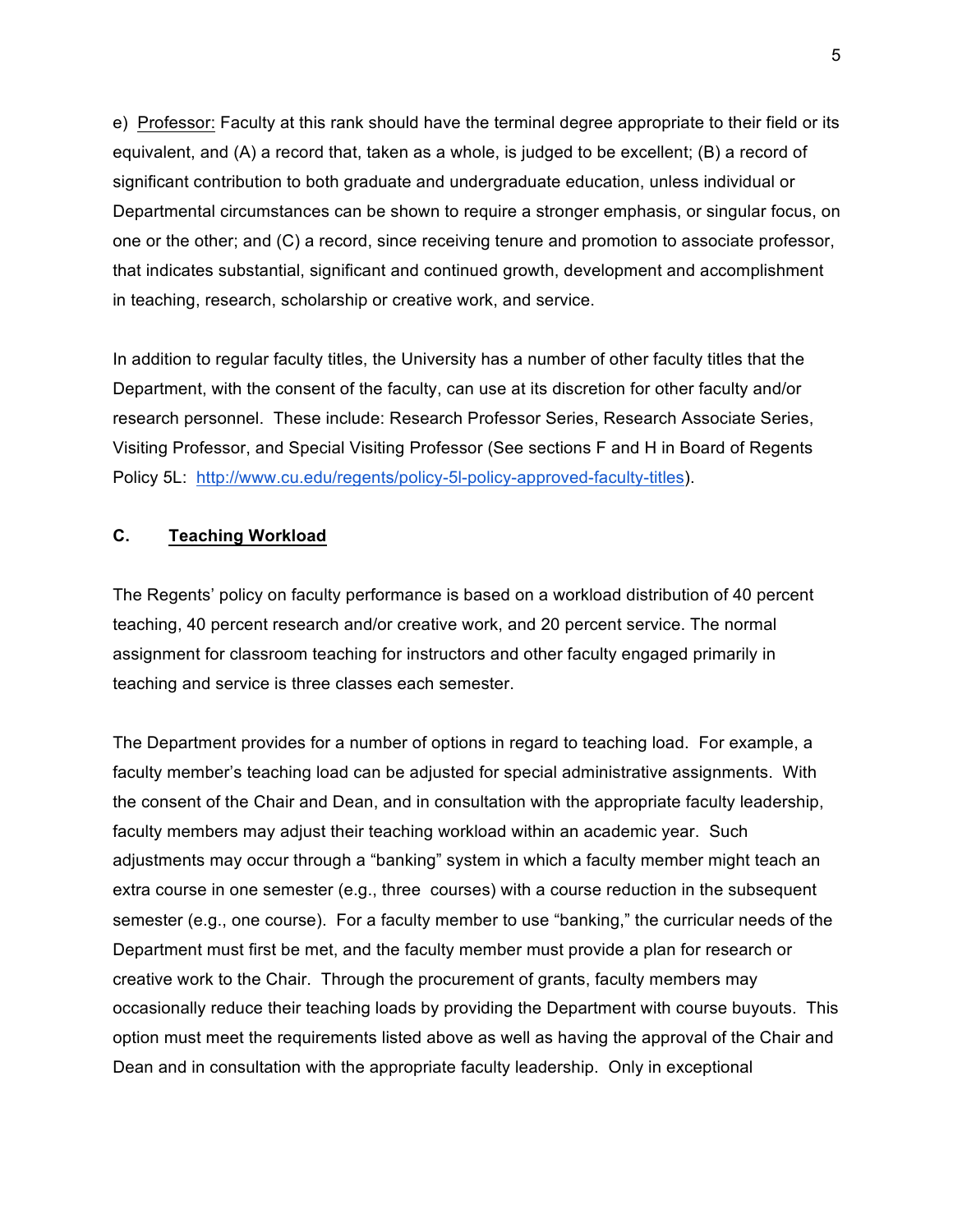circumstances will a faculty member be permitted to buy out a course, semester or academic year from personal funds rather than funds approved as part of a grant.

### **D. Differentiated Workloads**

The Regents acknowledge, "The proportions of teaching, research and service may vary within a full assignment, depending upon the ongoing, existing workload demand at Department level, and consistent…with the concept that the appropriate mix of teaching, research or creative work, scholarship, and service may differ from person to person, and from time to time in the career of an individual." (Law of the Regents, Appendix B.2). Also, the System administration, interpreting the Regents' Laws, states that "…the laws of the Regents do not mandate" a 40-40- 20 distribution of teaching, research or creative work and service. (https://www.colorado.edu/facultyaffairs/differentiated-workloads)

Thus, with the concurrence of the Chair and Dean and in consultation with the appropriate faculty leadership, faculty assigned to substantial administrative work (e.g., managing a center or other specialized program), or who have substantial research obligations, creative work or teaching assignments, may be assigned to a differentiated workload customized to the interests of the faculty member and the Department. Such adjustments should be for a fixed period of time and renewable according to the needs of the faculty member and the Department.

The Faculty Handbook urges assistant and associate professors considering differentiated workloads to be cognizant of the "potential negative impact that such a decision may have on future promotion decisions" (Law of the Regents, Sec. 4 A.3).

### **II. FACULTY EVALUATION**

At the time of hiring, the Department and the new tenure-track faculty member must be clear about expectations that will lead to tenure and/or promotion. The Department and faculty hired as instructors must agree on the instructor's teaching and service responsibilities. Expectations can be found in the policies of the Department and the CMCI, as well as the university's Faculty Handbook for appointment, reappointment, promotion and tenure. Any exceptions to the normal expectations should be stated in writing.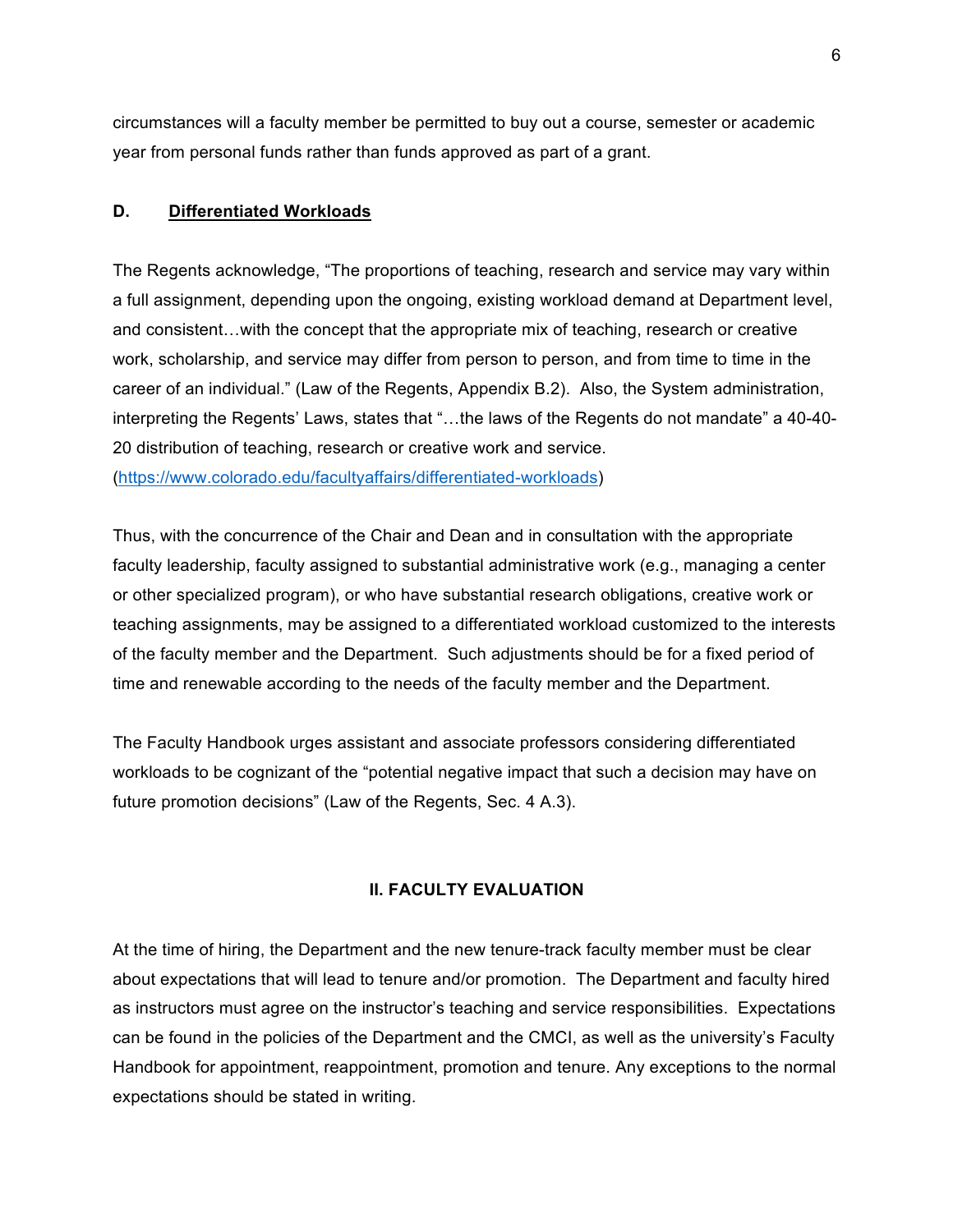#### **A. Personnel Actions and Criteria**

The Regents' laws provide for pre-tenure faculty evaluations leading to the award of tenure, annual merit performance review, post-tenure review and the evaluation of teaching for the purpose of making informed decisions regarding all merit-based salary adjustments, reappointment, promotion and tenure decisions. For policies and procedures regarding annual review, please see the related document "Department of Journalism Policies and Procedures for Annual Merit Performance Evaluation."

#### 1. Tenure

Although salary adjustments are made as part of the annual review process, promotion and tenure considerations place more emphasis upon contributions over several years and patterns of teaching and scholarly performance over time. Granting tenure implies a long-term commitment on the part of the university and is, consequently, the most critical decision made regarding a faculty member. Such commitments must be limited to persons who are judged most likely to remain as assets to the Department, College and University and as productive scholars for the rest of their careers. The annual evaluations after promotion and tenure will be based on the individual's continuing productivity.

Granting of tenure must be based on University standards as outlined by Administrative Policy Statement 1022, adopted 2007: "Tenure may be awarded only to faculty members with demonstrated meritorious performance in each of the three areas of teaching, research or creative work, and leadership and service to the University and the faculty member's profession, and demonstrated excellence in either teaching or research/creative work." (https://www.cu.edu/ope/aps/1022)

#### 2. Promotion

As in tenure decisions, meritorious performance is expected in all three areas, and excellence must be demonstrated in teaching, research or creative work before promotion to associate professor will be recommended. According to the APS 1022, "in making comprehensive review, tenure, and/or promotion recommendations, all primary units shall evaluate the candidate's performance in the required areas, and shall also take into account other factors that have a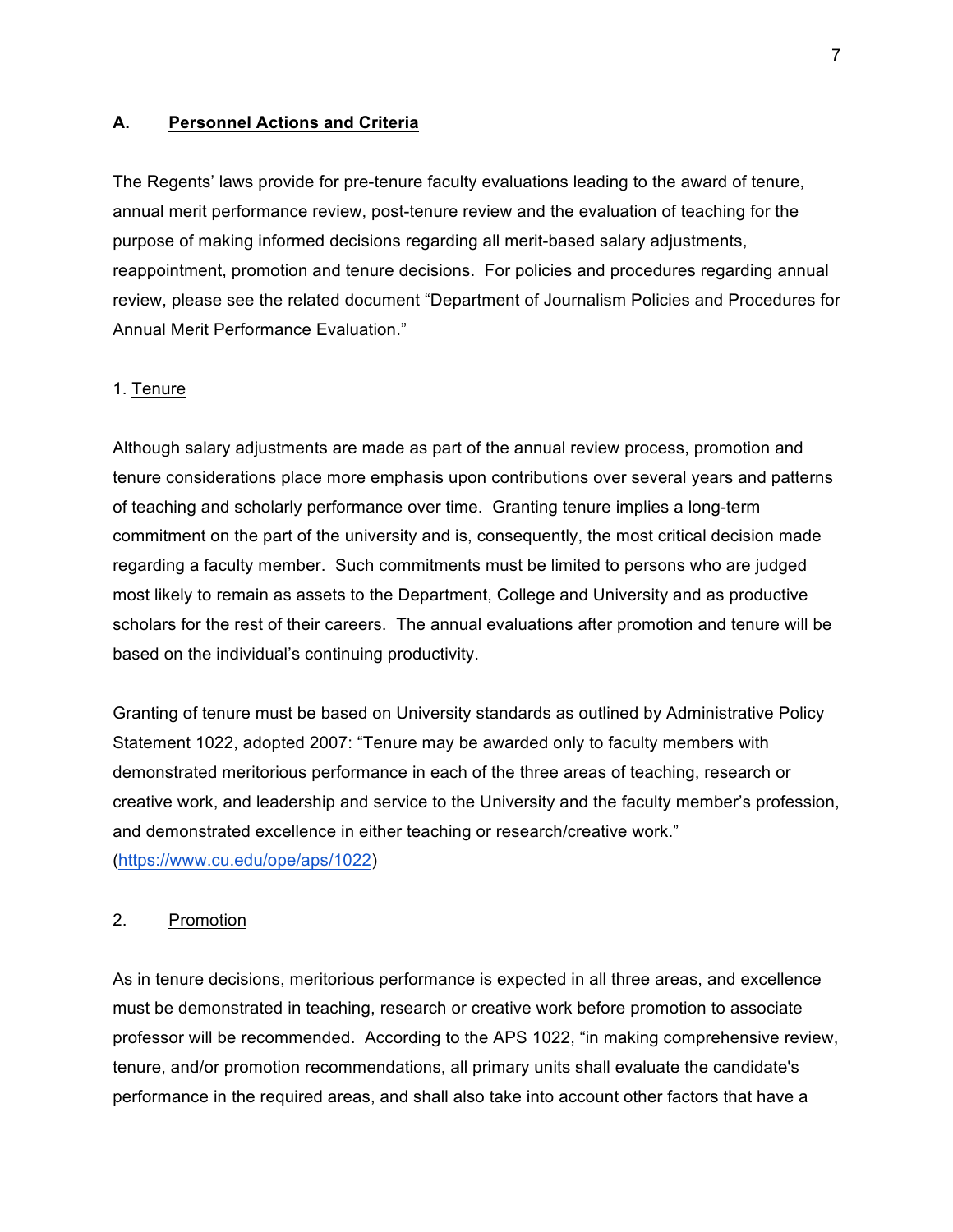material bearing on a comprehensive review, tenure, or promotion recommendation in that unit." (https://www.cu.edu/ope/aps/1022).

To be considered for promotion to full professor, a candidate "should have the terminal degree appropriate to their field or its equivalent, and (A) a record that, taken as a whole, is judged to be excellent; (B) a record of significant contribution to both graduate and undergraduate education, unless individual or departmental circumstances can be shown to require a stronger emphasis, or singular focus, on one or the other; and (C) a record, since receiving tenure or promotion to associate professor, that indicates substantial, significant, and continued growth, development, and accomplishment in teaching, research, scholarship or creative work, leadership and service, and other applicable areas." (https://www.cu.edu/ope/aps/1022)

Review for promotion to full professor is conducted in the same manner as is the tenure and promotion review, including the solicitation of external letters of assessment.

### 3. Reappointment

Newly hired faculty members will meet with their faculty mentors and the CMCI Personnel Committee during the first semester of hiring. This meeting is to relay the expectations of the Department, College and University and to advise new faculty members about how to approach research or creative work in light of the demands of a research university. During the new faculty members' second semester in the Department, and continuing every year until tenure, a peer teaching evaluation will be conducted. The peer evaluations will be used as one of several measures to evaluate teaching performance for reappointment and, later, tenure.

The Department conducts a required comprehensive reappointment review of tenure-track faculty during the faculty member's fourth year in the Department. At the end of the faculty member's third year, the faculty member receives reappointment notification from the Chair and CMCI Personnel Committee. This review covers the entire period since appointment and is part of an internal University process. Untenured faculty members are evaluated on their scholarly or creative/professional promise, teaching and service, as well as their demonstrated productivity. The review process determines if the individual is making appropriate progress toward a successful promotion and/or tenure review.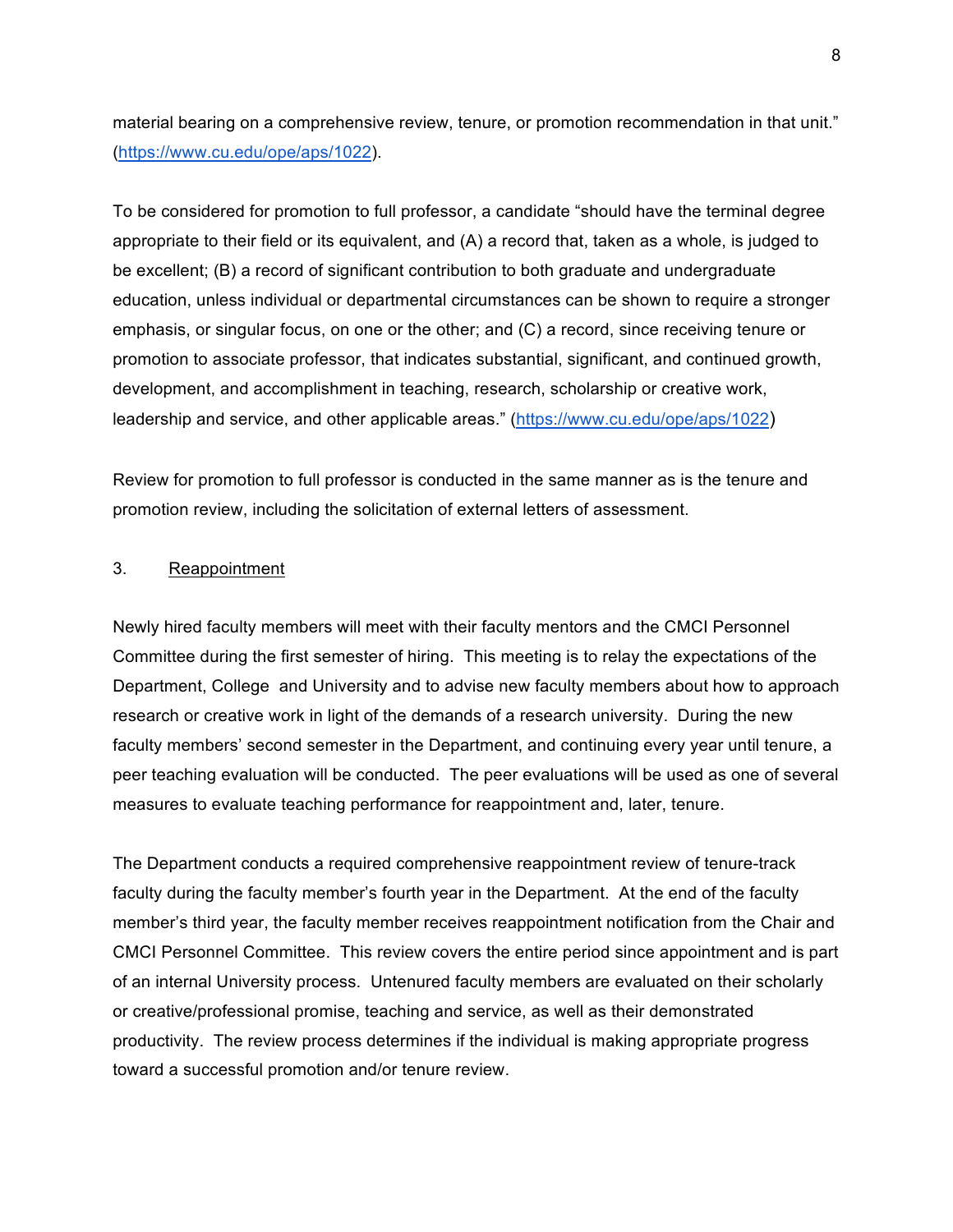A positive reappointment recommendation will result in a contract renewal through the year the faculty member is considered for tenure. If the reappointment review results in serious concerns, the Department may recommend a shorter reappointment period or non-renewal of the faculty member's contract. If contract non-renewal is recommended as an outcome of the comprehensive review, a tenure-track faculty member will have a terminal year before his/her appointment ends (See section IX, "Comprehensive Review":

https://www.cu.edu/ope/aps/1022).

### 4. Post-Tenure Review

Every fifth after year tenure is granted, faculty members undergo a post-tenure review. The purpose of this review is to (1) facilitate continued faculty development consistent with the academic needs and goals of the University and the most effective use of institutional resources, and (2) to ensure professional accountability to the University community, the Board of Regents, and the public.

(See section XI: https://www.cu.edu/ope/aps/1022) . This review takes into consideration a faculty member's performance in teaching, research and creative work and service.

### 5. Reappointment of Instructor Rank Faculty

Faculty members appointed at the rank of Instructor or Senior Instructor are to undergo a review based on the workload established by the terms of their initial contact and by the measurements outlined in this document. The manner in which this review is to be conducted is outlined in the 2011 Academic Affairs Guidelines for the Appointment, Evaluation, and Promotion of Lecturer and Instructor Rank Faculty (https://www.colorado.edu/facultyaffairs/sites/default/files/attachedfiles/lecturer\_instructor\_appointment\_evaluation\_promotion\_guidelines\_2017\_revisions\_remedi ated\_091917.pdf)

### **B. Performance Indicators**

Performance indicators apply to all faculty members and may vary depending upon whether the person is in a research track or creative track or a combination of both. The standards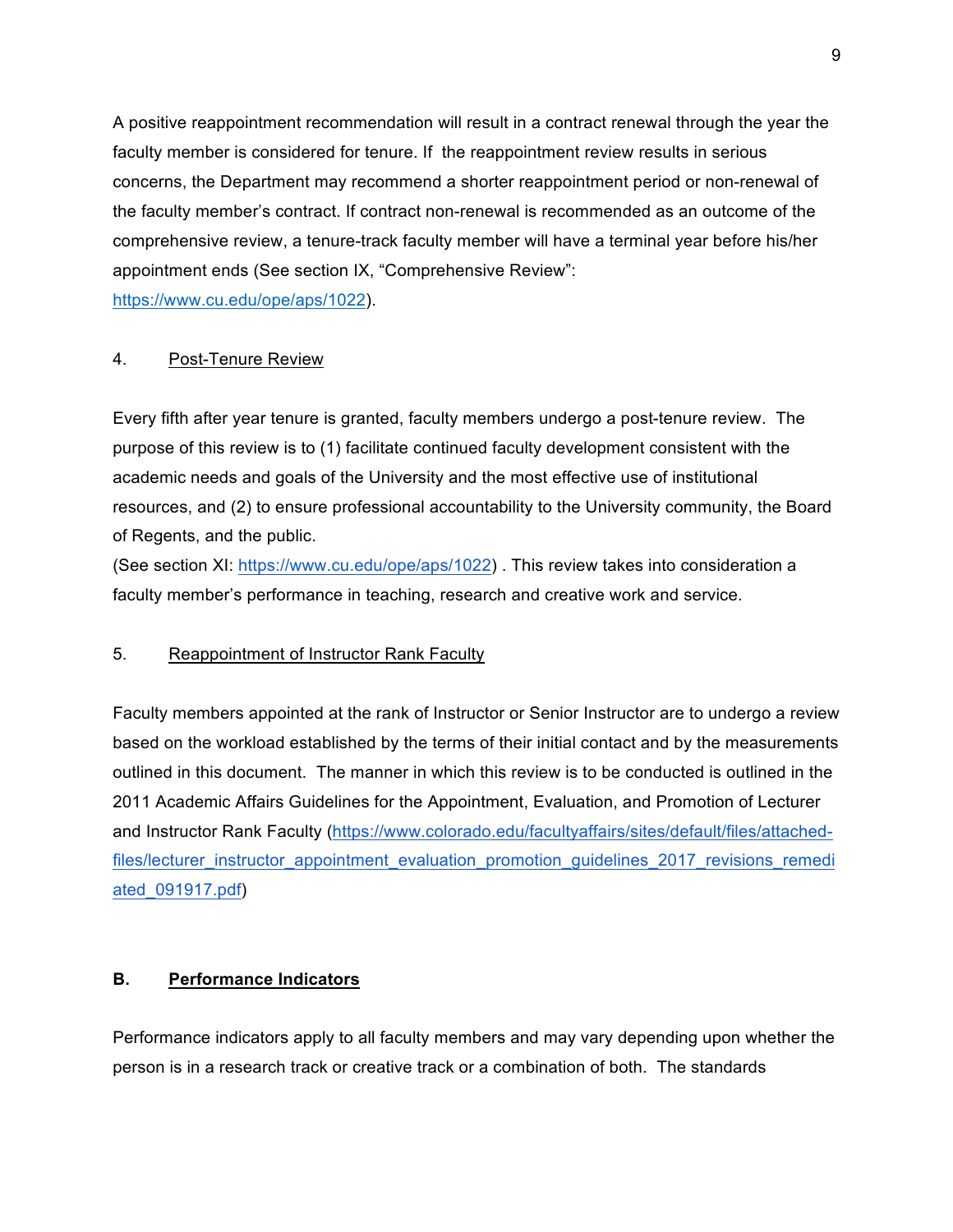articulated below are drawn in part from documents prepared by professional associations concerned with accreditation and with faculty appointment and promotion criteria.

In each promotion and tenure case, communication from the Department to the CMCI Personnel Committee and the Vice Chancellor's Advisory Committee will make clear what role is expected of the candidate and which indicators are important. The following factors are considered in evaluating the candidate's annual performance, as well as qualifications for tenure and promotion.

# **1. Teaching**

Accreditation standards leave no doubt about the importance of teaching. A paramount concern for ACEJMC (Standard 4) is an evaluation system to ensure a high quality of classroom instruction.

In accordance with the Board of Regents and University policy, all candidates for reappointment, tenure and promotion must be judged on "a minimum of three components" of their teaching ability, one of which "must be a student evaluation, which must include, but is not limited to, the data from the Faculty Course Questionnaire or a similar, campus-approved system and form." (http://www.cu.edu/ope/aps/1009). The Department of Journalism strives for the highest standards of teaching and expects all faculty members to be effective teachers. Several factors are employed to determine if a candidate has demonstrated meritorious teaching standards.

# a) Measures to Assess Teaching

The following is a list of multiple measures of teaching as outlined in APS 1009 Attachment A, "Multiple Means of Teaching Evaluation." As the document states, the list is "representative but not exhaustive."

- o Course syllabi and examinations
- o Student evaluations as reported on Faculty Course Questionnaires (FCQ's) or a similar, campus-approved system
- o Grade distributions
- o Instructional materials
- o Scholarly research and publication on teaching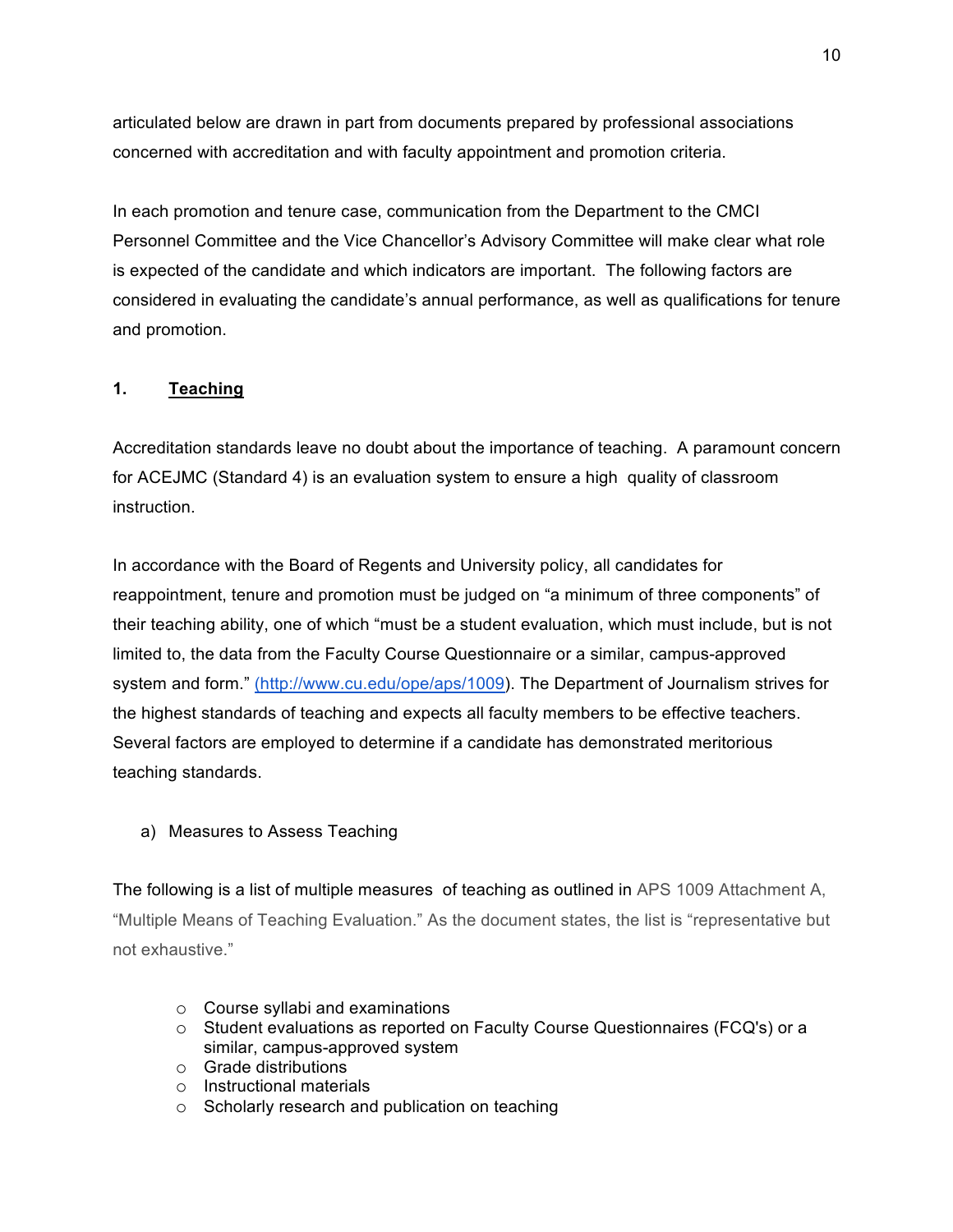- o Self-evaluation or report
- o Student examination performance
- o Student mid-term evaluations
- o Evidence of risk taking to enhance learning
- o Curriculum development that enhances learning
- o Willingness to take training in teaching effectiveness and new technology
- o Evidence of engagement in the online environment
- o Alumni opinions within 2-5 years of graduation
- o Peer assessments
- o Professional awards related to the education process
- o Grants in support of teaching and learning
- o Student focus groups

In addition, the Department of Journalism may consider additional measures, including those listed below, to assess teaching

- Student letters solicited by the chair or PUEC
- Classroom/student interviews conducted by an faculty interviewer or team of interviewers
- Mentoring and/or supervision of theses or student projects
- Involving students in a substantial and productive way in the faculty member's research and/or creative work
- Presenting on pedagogy or pedagogical research at conferences
- Invited speaking on topics related to teaching or curriculum
- Consulting on curriculum or pedagogy, including design / revision or evaluation, outside the Department or university
- Conducting teacher training within the university or for outside organizations

# **b) Indicators of Meritorious Performance in Teaching**

In general, affirmative answers to the following questions indicate that the candidate's teaching is meritorious:

- Do the quantitative and qualitative measures listed in "a) Measures to assess teaching" indicate an overall pattern of effective teaching that engages and challenges students?
- Does the candidate's curricular contributions advance the Department's goals? These contributions can include new-course design, overall curriculum revision, or innovating new ways to teach existing courses?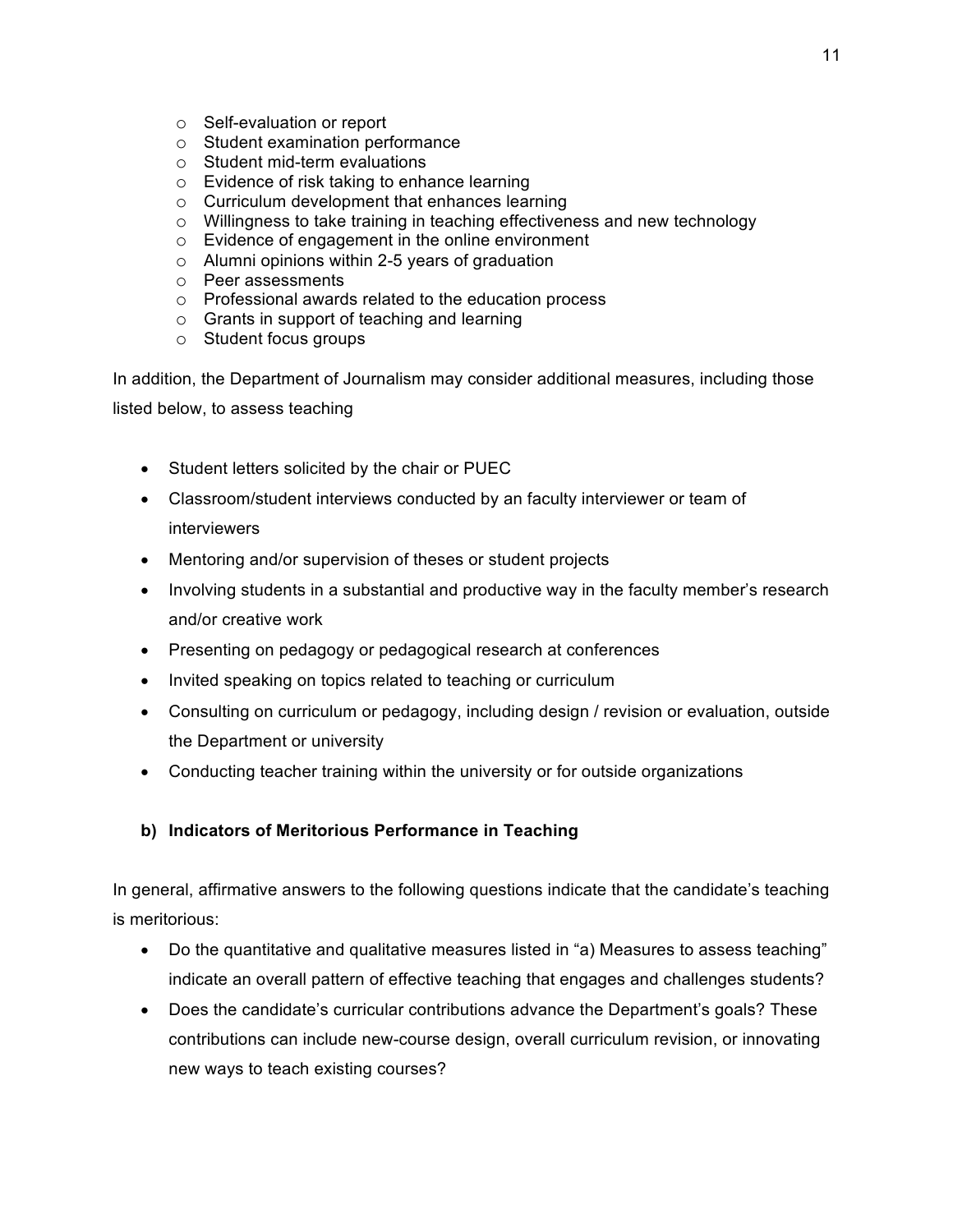- Has the candidate demonstrated an effort to continually improve and develop teaching skills, through training opportunities?
- Does candidate's teaching portfolio, including sample syllabi, assignments, exams, demonstrate thoughtful pedagogy, an awareness of current materials and issues in the field, and innovation in teaching and curriculum?
- Do examples of student work and/or student feedback in letters, narrative evaluations, interviews demonstrate improvement of skills, mastery of concepts and critical thinking?
- Has the candidate's teaching been recognized in the form of internal teaching awards, teaching grants or fellowships?
- Does alumni feedback indicate that the candidate contributed to students' future professional or academic (e.g., in graduate school) success?

# **c) Indicators of Excellence in Teaching**

Excellence in teaching is demonstrated by teaching activities that move beyond the standards of meritorious performance, and beyond the usual activities that support good classroom teaching. Affirmative answers to the following questions indicate that the candidate's teaching is excellent:

- Does the teaching, according to the multiple measures, exemplify the highest level of professional accomplishment?
- Does the candidate have a coherent body of work supported with understanding of pedagogy and the scholarship of teaching?
- Has the candidate made significant contributions to research on pedagogy through peerreviewed publications, or through professional publications addressing significant issues in teaching and curriculum?
- Does the candidate must have national recognition as a master teacher and in some cases contribute to international discourse on teaching? National and international recognition may be shown by, for example, participation in the Pew National Fellowship Program of Carnegie Scholars or selection through national competition for a Fulbright Teaching Award or other such nationally recognized programs. Winning campus-wide or national teaching awards, such as the AEJMC/Scripps-Howard Teacher of the Year Award or membership on editorial boards of refereed pedagogical journals, also are indicators of national recognition in teaching.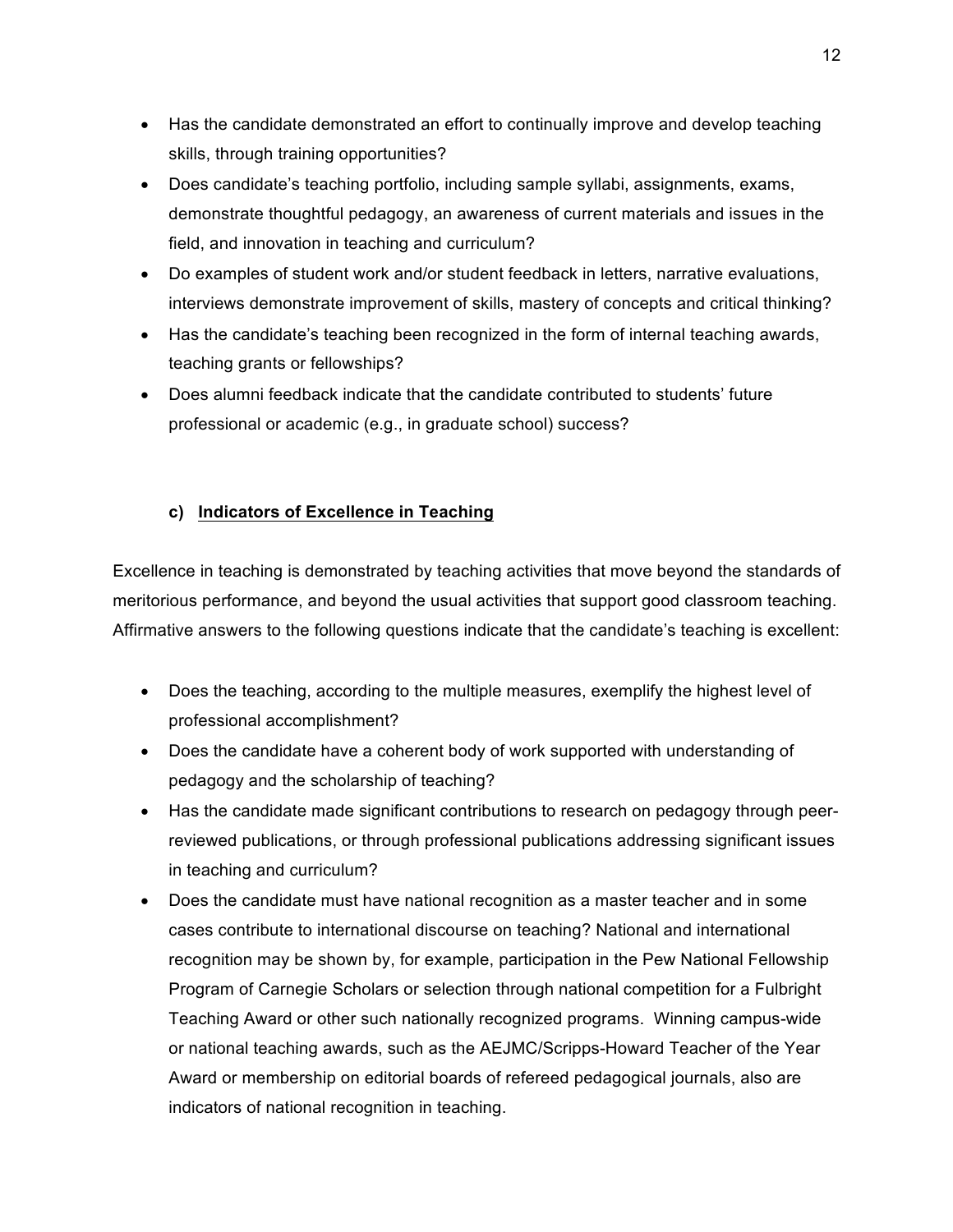• Has the candidate been recognized and sought out by outside institutions, including other universities or academic associations, as an expert on teaching or curriculum?

#### **2. Academic Research and Creative/Professional Scholarship**

The Department participates in the research mission of the University in a broad context. The Department encourages scholarship that illuminates the interplay between academic study and theory-building in professional practice. Regardless of focus, faculty members are expected to excel in their intellectual contributions to the academy and/or to professional practice. As such, their work is expected to lead to a new understanding or appreciation of journalism. All faculty members are expected to continue throughout their careers to contribute to the academic mission of the Department utilizing their distinctive academic and professional strengths.

Due to the diverse nature of faculty activities in the Department, standards of evaluation are necessarily varied. The merit of a faculty member's work should be measured in terms of standards appropriate to the area of performance. Though different criteria exist to assess these activities, all scholarship should contribute to an individual's personal development as a scholar through the reinforcement of a coherent and substantial body of work, as well as contributing to a national reputation for the Department.

Beyond the record of publications, presentations and related activities, the review process also includes an assessment of an individual's intellectual development, which includes an emerging and/or growing coherent body of work, the frequency and regularity of activities, and the individual's reputation in the field. Individuals who are hired at advanced rank or who earn promotion cannot rest there. They must continue to contribute to the Department, College and University in significant and appropriate ways and continue to grow in intellectual leadership.

Promotion decisions will be based on criteria, standards and evidence as defined in University of Colorado APS 1022 Standards, Processes and Procedures for Comprehensive Review, Tenure, Post-Tenure Review and Promotion (https://www.cu.edu/ope/aps/1022).

"Criteria" refers to the specific dimensions of teaching, research or creative work, and service listed in this document ("Primary Unit Criteria") and University documents. "Standards" refers to the level of performance, which will be determined to be (a) not meritorious, (b) meritorious or (c) excellent. According to APS 1022, Primary Unit Criteria "shall include a description of the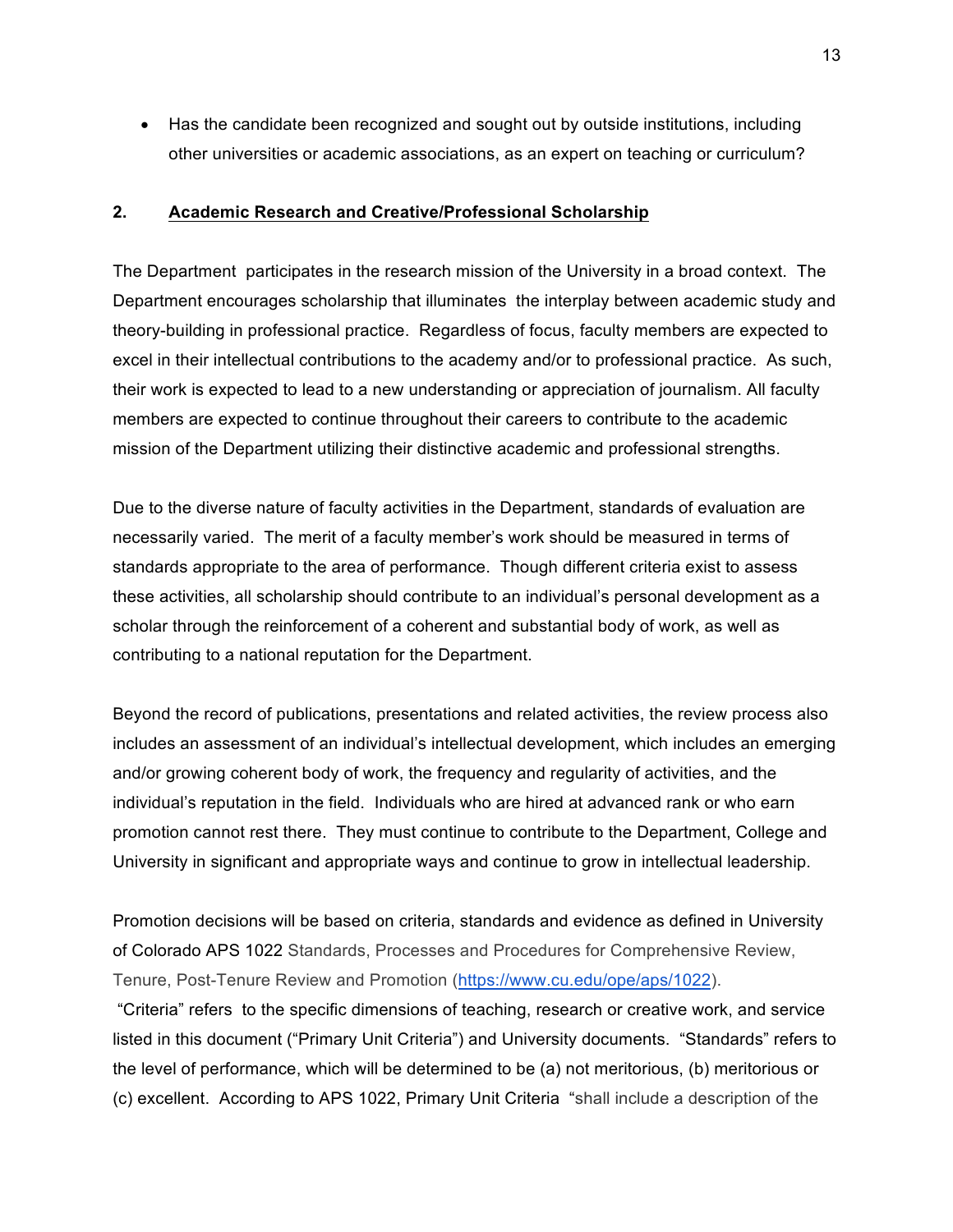level of achievement that warrants the designations 'meritorious' and 'excellent' performance in teaching, research or creative work, and leadership and service as well as in other applicable evaluation areas. It will also provide a description of the types of evidence that will be used to evaluate the candidate against the performance standards."

The following discussion is intended to suggest ways the Primary Unit Criteria and standards for the Department of Journalism may be interpreted.

For initial reappointment after comprehensive review, a faculty member is expected to have begun a promising research or creative program. Before tenure can be recommended, the program must be productive and significant, amounting at least to meritorious quality.

# **a) Academic Research**

## **1) Measures to Assess Research**

According to the APS 1022, the primary evidence of scholarship is peer-reviewed work products and recognition by other scholars of the candidate's research, publication and/or creative/professional record. More specifically, the candidates who focus on academic research may present evidence in such areas as:

- Refereed journal articles
- Analytical, critical and interpretive books
- Book chapters breaking new ground and advancing new concepts
- Articles, reviews, research reports and commentaries in respected professional publications, particularly articles advancing the knowledge of the profession or critically assessing media performance
- Monographs
- Textbooks breaking new ground and successfully advancing concepts and ideas that transcend ordinary instructional material
- Published reports and studies for governmental agencies and non-governmental organizations
- Encyclopedia entries
- Memoranda or briefs of law
- Updating or revisions of scholarly treatises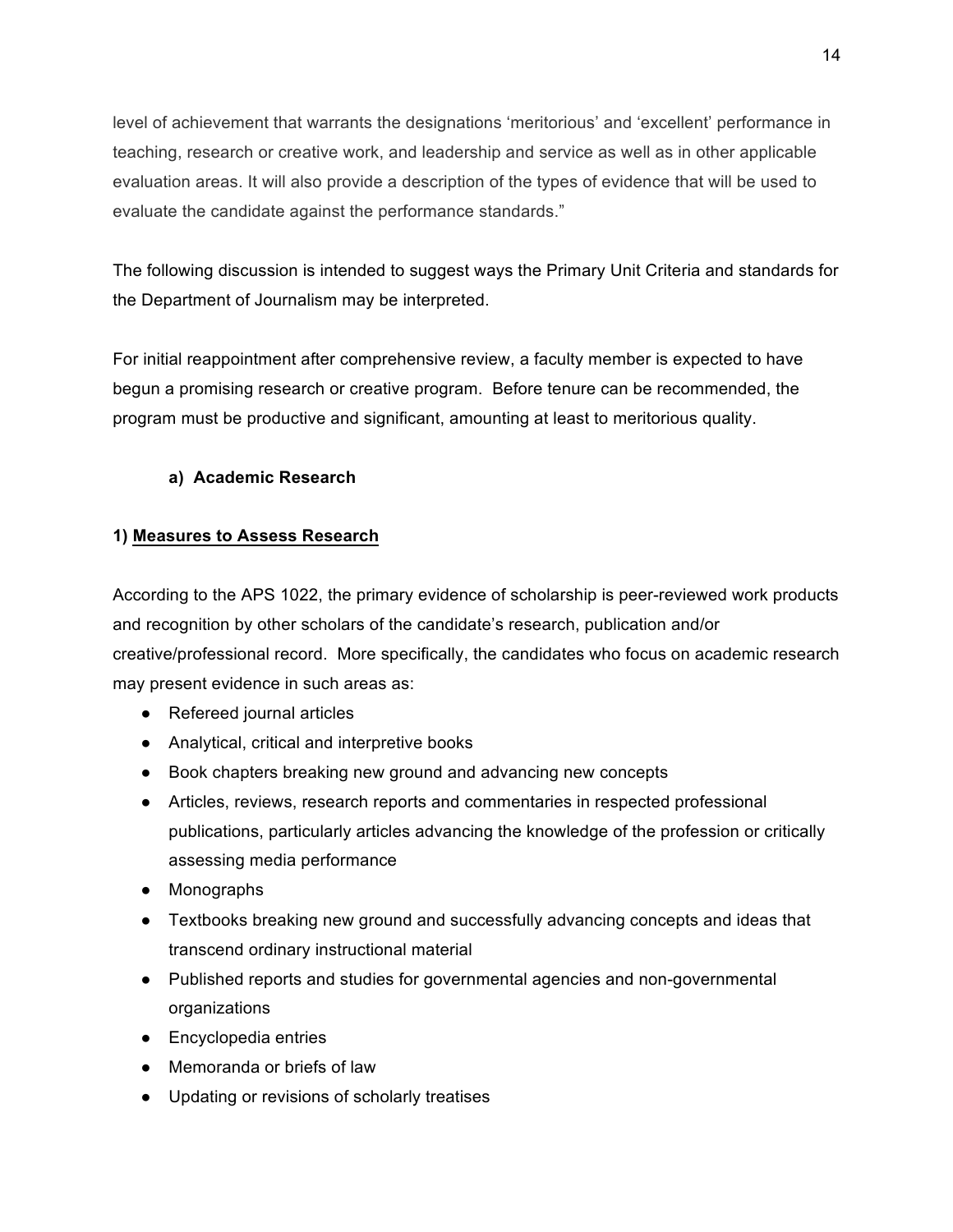- Reviews of scholarly works
- Invited lectures and presentations in symposia, conferences and professional meetings
- Scholar-in-residence programs
- Competitive research awards and grants
- Refereed conference papers
- Documented results of academic or research consulting

# 2) Criteria for Academic Research:

Scholarship will be evaluated based on judgment by peers taking into account the organizations' and publications' reputations, as well as critical reactions to articles and presentations.

Although quality of scholarship takes precedence over quantity, the amount of work produced cannot be ignored. It is easier to count than judge, but the Department does both, attempting to determine if the work represents meritorious or excellent performance. Both quality and quantity are important factors in distinguishing between meritorious and excellent.

Some weighting is standard in academic circles. In general:

- Books rank higher than textbooks.
- Refereed monographs are more significant than refereed articles.
- Refereed articles and book chapters are more significant than work in non-refereed journals.
- Published articles are more important than papers presented at scholarly meetings.
- Published works are more important than working papers, works in process or works in production.

Given the range of work produced by faculty in the Department of Journalism and variety of methodologies used in research/creative work, it is important for the faculty member to provide information regarding authorship of his/her work. While the level of contribution in a single authored work is straightforward, the faculty member's contribution to work that is co-authored or co-produced should be described so that the evaluating group can accurately credit the faculty member for his/her work. Additionally, faculty members who often collaborate with others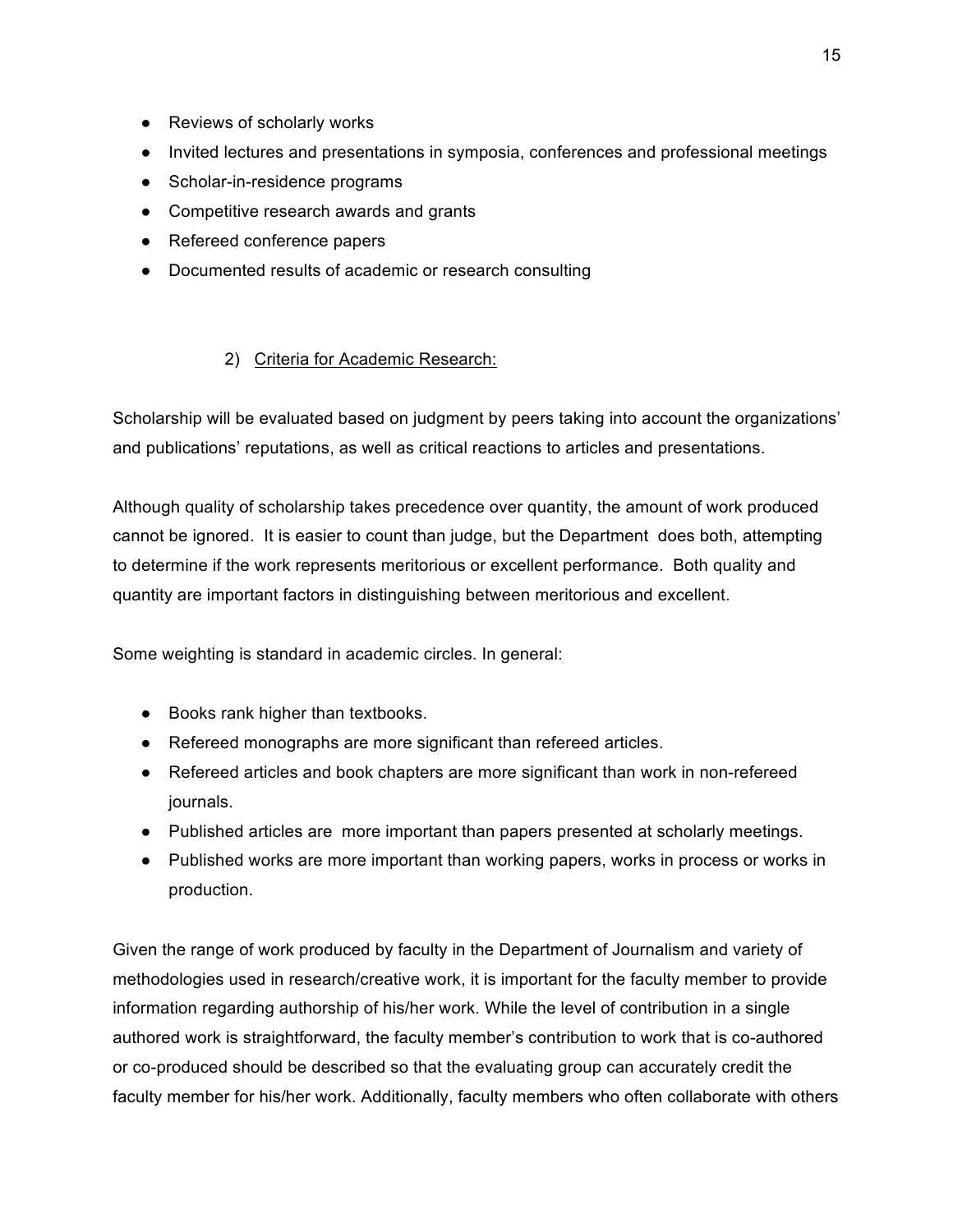should try to balance their co-authored research/creative work with single-authored studies and/or projects.

# 3) Indicators of Meritorious Performance in Academic Research

In general, affirmative answers to the following questions indicate that the candidate's research is meritorious:

- Does the candidate's work contribute to society's understanding of mass communication and/or the various disciplines of professional practice?
- For scholarship in professional areas, does the work improve professional practice?
- Does the scholarship bring recognition to the Department, College and University?
- Is the research judged significant by experts in the fields as evidenced by publication in respected journals and by external reference letters?
- Has the work been regular and continuous?
- Has the work been organized, focused and systematic?
- Has the candidate participated in team or group-based research programs that bring visibility and respect to the Department, program or discipline?

Other characteristics of meritorious work include:

- Originality
- Soundness of theory and appropriateness of literature base
- Appropriateness of methodology
- Scope of depth of work
- Thoroughness and clarity of presentation
- Quality of the forum or publication and nature of the review process

# 4) Indicators of Excellence in Academic Research

Candidates whose work represents excellence in performance will have a research record that moves beyond the standards of meritorious performance and represents advanced research and critical commentary on significant issues leading to national recognition of the faculty member. Scholarship meeting the excellence standards will be recognized as contributing to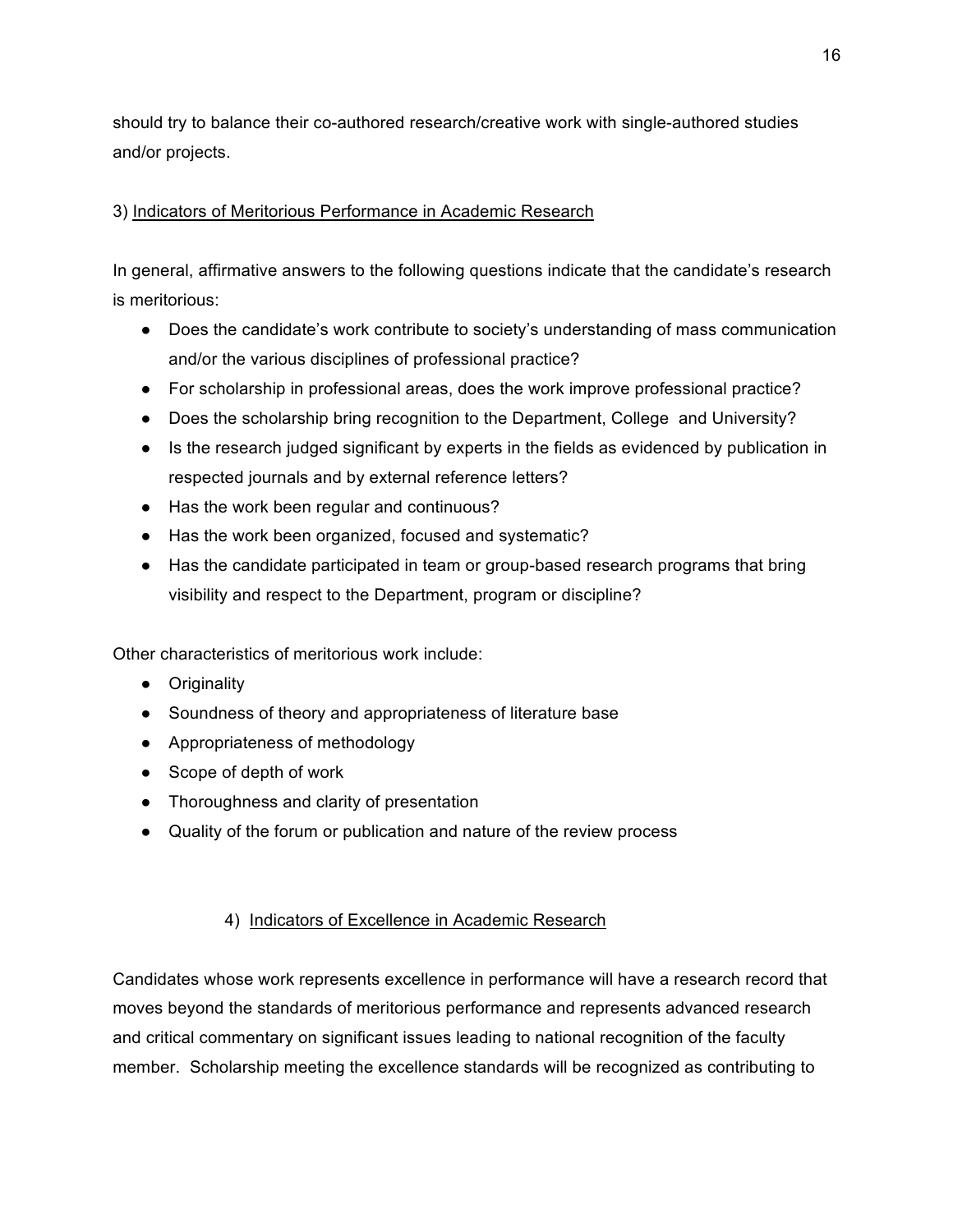the candidate's recognition as a national or international expert or leader in some area or discipline.

Other indications of excellence in research may include affirmative answers to such questions as:

- Has the work had a significant impact on the field or discipline?
- Is the proportion of major work greater than that of minor work?
- In the list of weighting standards, is more, or most, of the scholarship in the higher ranked categories?
- Is the candidate seen as a leader in the development of team or group-based research programs for the University or industry?
- Is the candidate active in seeking and obtaining research grants and external research support for the Department?

# **b) . Creative/Professional Work**

Whether a faculty member is pursuing scholarly research, creative/professional work or a hybrid of both, the work is expected to be highly regarded nationally. In the case of creative/professional work, editors, producers, and other reviewers typically review and approve any piece of work before it is published or broadcast. The quality and quantity of the work are judged together, although quality is more important than quantity, and the depth and impact of the work on the industry and/or the public also will be considered.

# 1) Measures to Assess Creative/Professional Work

Creative/professional work can take a variety of forms:

● Professional journalistic writing, designing and producing, such as radio, television, film, and photographic production; video-based or multimedia documentaries; digital and interactive productions, such as websites and databases; newspapers and magazine articles; works of literary or narrative journalism in the form of essays, articles or books; books for general audiences.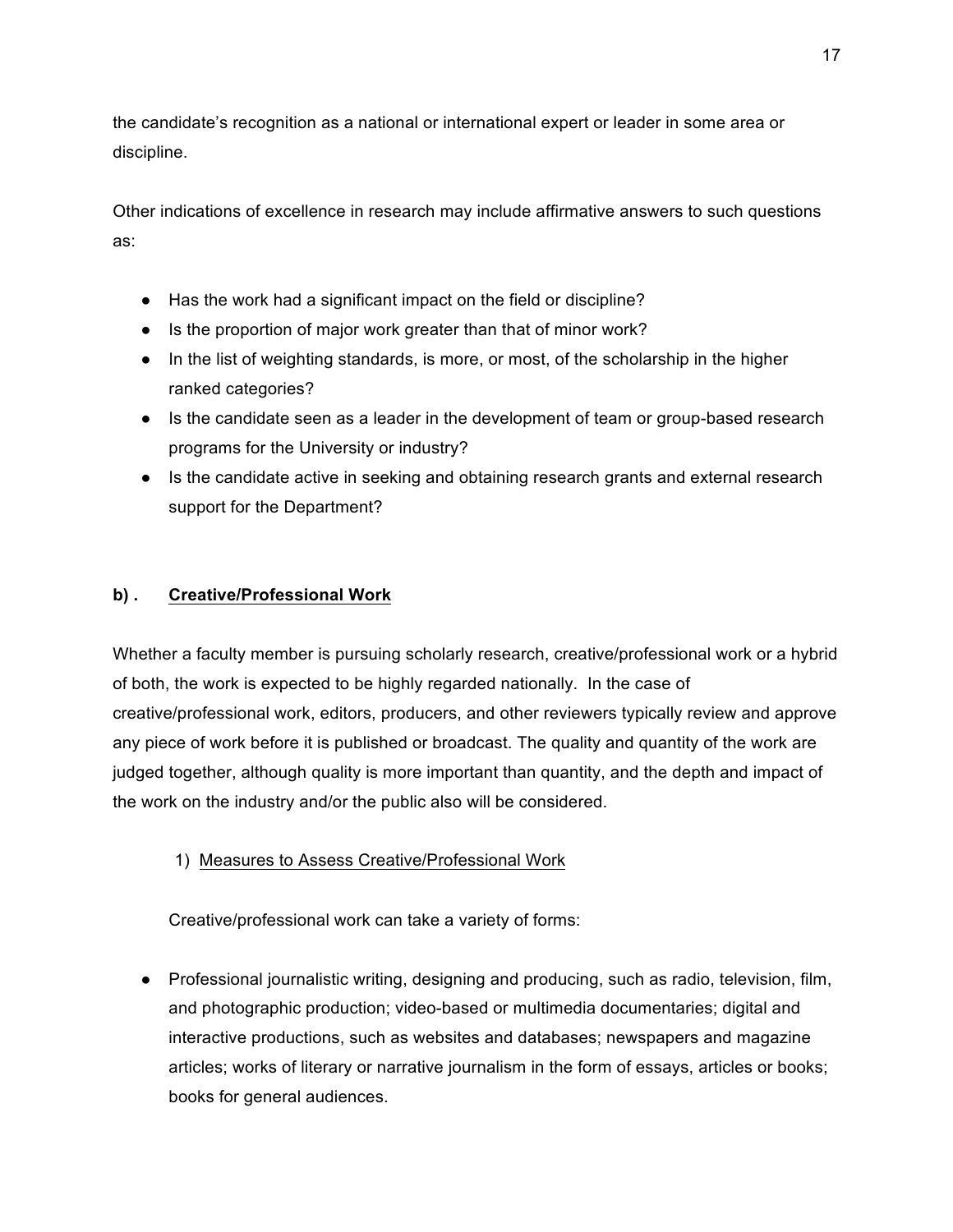- Publication of commentaries and critical reviews about the field and related subjects in popular media, including television and radio, magazines, major newspapers, relevant online outlets, trade publications and journalism reviews.
- Performances, presentations, exhibits or installations, screenings, or speeches about the faculty member's creative/professional work.
- Other creative/professional work of a demanding nature in responsible positions with the media.
- Documented professional consulting.

### 2) Indicators of Meritorious Performance in Creative/Professional Scholarship

Like research and scholarship, creative/professional work may be deemed meritorious if it represents the active pursuit of an organized and focused body of work that meets the standards below.

Overall, creative/professional scholarship is to be evaluated in terms of its required effort, its quality, its scope and its impact. Consideration will be given to the relative differences in effort and impact between various forms of creative/professional works. For example, writing and producing a 20-minute documentary film or a three-part investigative series or a major, multisource magazine feature article on the order of 3,000 words or more*,* likely represents more effort than an 800-word newspaper article or magazine column.

Impact and importance of the piece also will be considered. For example, an article that has led to changes in public policy or that launches a governmental investigation or a collection of photographs selected for a nationally competitive exhibit will be more highly prized than similar output without such impact.

Quality of the creative/professional work will be evaluated primarily based on judgment by professional peers. The organizations' and publications' reputations and consequent competitiveness in accepting work—measured by factors such as acceptance rates for comparable submissions and circulation/audience size of the organization/publication—as well as reviews and documented reactions to the work, will be taken into account. Professional peer review is expected and is often conducted through such methods as a review panel/jury or a publication's editorial process. Reputable external reviews of the work, such as by a major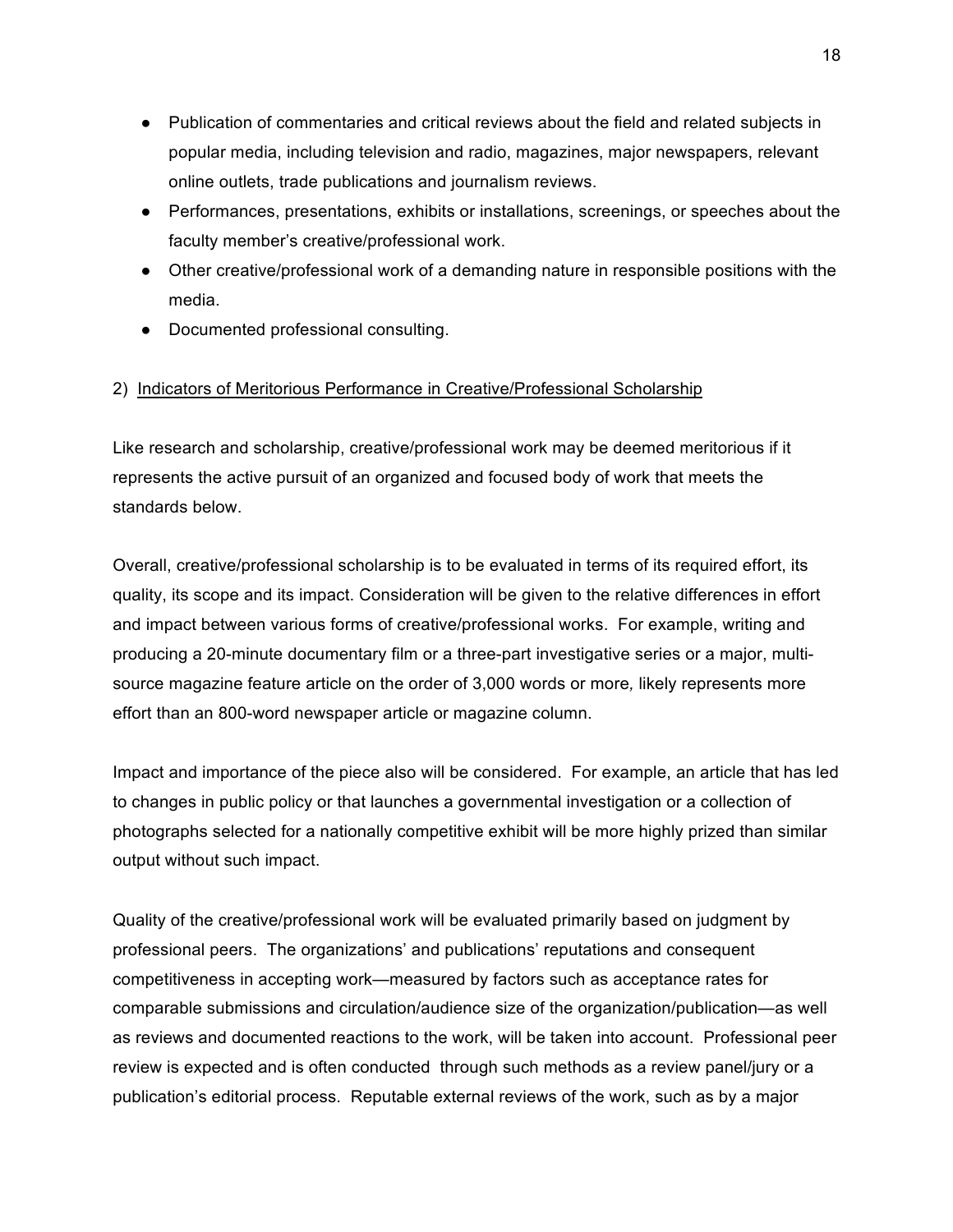news-media outlet or a discipline-specific publication or organization, will be considered as further evidence of the judgment of professional peers..

In general, affirmative answers to the following factors indicate meritorious creative/professional scholarship:

- Does the work break new ground or successfully advance state-of-the art concepts, ideas and approaches that transcend ordinary professional practices?
- Has the work been published, juried or competitively recognized? Evaluation of these works should consider not only the competitiveness of the forum, but also critical reaction to the work.
- Has the faculty member's creative/professional work experience demonstrably enhanced his or her teaching, service and professionalism?

## 3) Indicators of Excellence in Creative/Professional Scholarship

Work is deemed excellent if it moves beyond the standards of meritorious performance. It should represent advancements in creative/professional performance and/or critical commentary on significant professional issues. In these ways, the work should lead to national or international recognition if the faculty member.

Other indicators might be affirmative answers to such questions as:

- Has the candidate's work been recognized nationally within his or her field, as evidenced by awards, reviews, media coverage, and/or other peer acknowledgement?
- Is the entire body of work coherent, well organized, and systematic around approaches to content and / or professional practice that advance new thinking in the field?
- Has the candidate been successful in obtaining grants, fellowships, or other external support for the creative/professional work?

Candidates being considered for excellence in creative/professional work are encouraged to document evidence of quality, scope, effort and impact, in ways that are (to the greatest extent possible) equivalent to such quantifiable measures for academic research. For example, to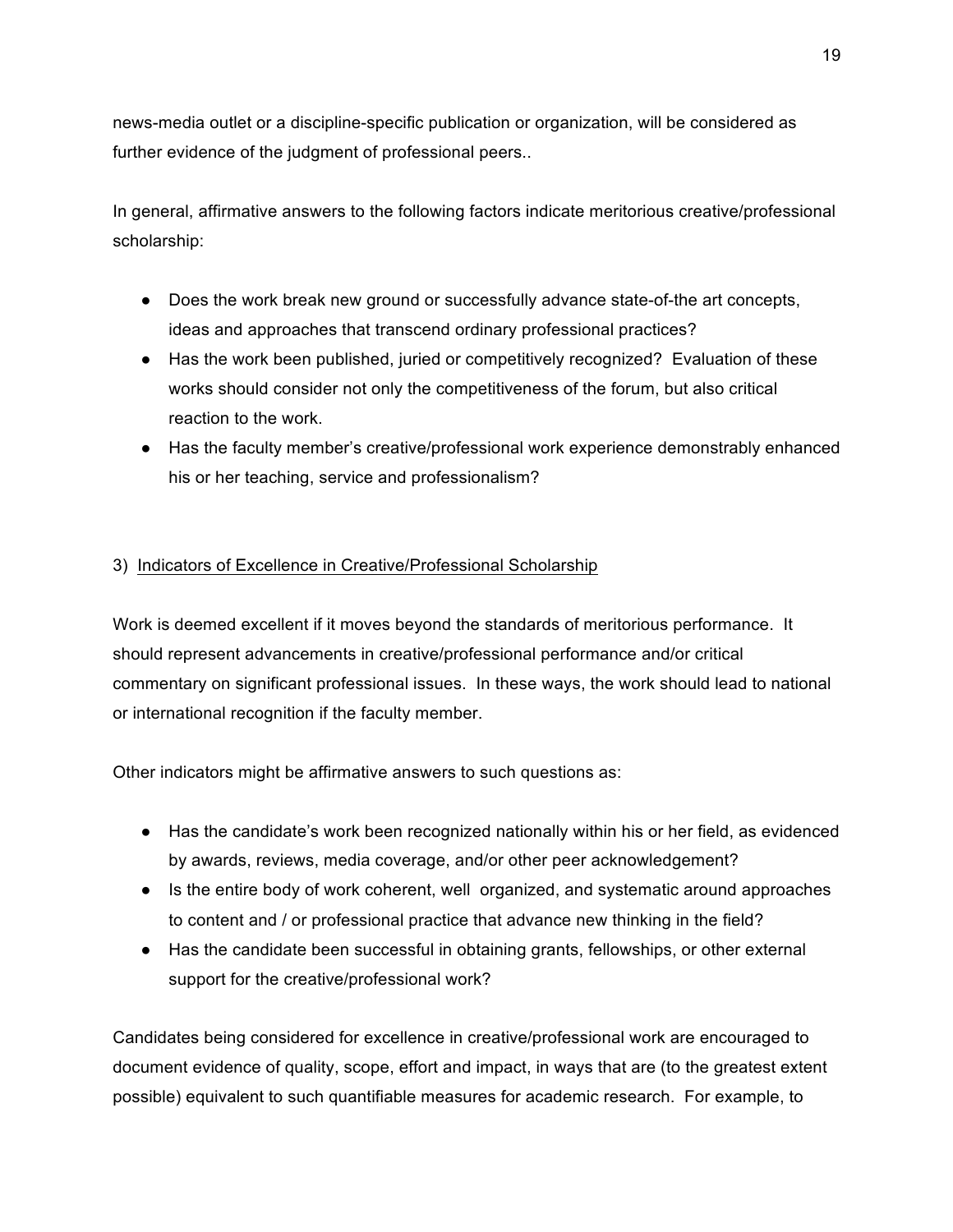document the impact of a print or online magazine article, the candidate might report the circulation or online audience size of the magazine. To document the quality of the article, the candidate might describe the pre-publication review process, the number and credentials of reviewers/editors involved, the acceptance rate at that publication, and/or the circumstances under which the candidate produced the creative/professional work.

c) Academic and Creative/Professional Work: The Hybrid Scholar

The Department recognizes the growing likelihood of dossiers that include a combination of complementary traditional academic and creative/professional scholarship—the dossier of the hybrid scholar.

The hybrid scholar's work products must meet the criteria for meritorious or excellent in the relevant categories (academic or creative/professional), as described above. Hybrid scholars must create an overall coherence in the body of work such that the creative/professional work complements and informs the academic research, and the academic research likewise complements and informs the creative/professional projects. Just as solely academic or solely creative/professional candidates presenting multiple products should explain how they form a body of work, it is incumbent on the candidate presenting a hybrid dossier to outline the relationship between the products of the two (or more) modalities and to make an argument for how their coexistence forwards thinking in the field.

#### **3. Professional Service and Outreach Activities**

Along with research and creative work and teaching, the Department recognizes the importance of providing service in all fields and levels of expertise represented on the faculty. Professional public service and outreach activities include service in the profession or discipline to international and/or national, state and local communities, as well as to the Department, the College and the University. Service is generally evaluated on the basis of its significance, quality and quantity.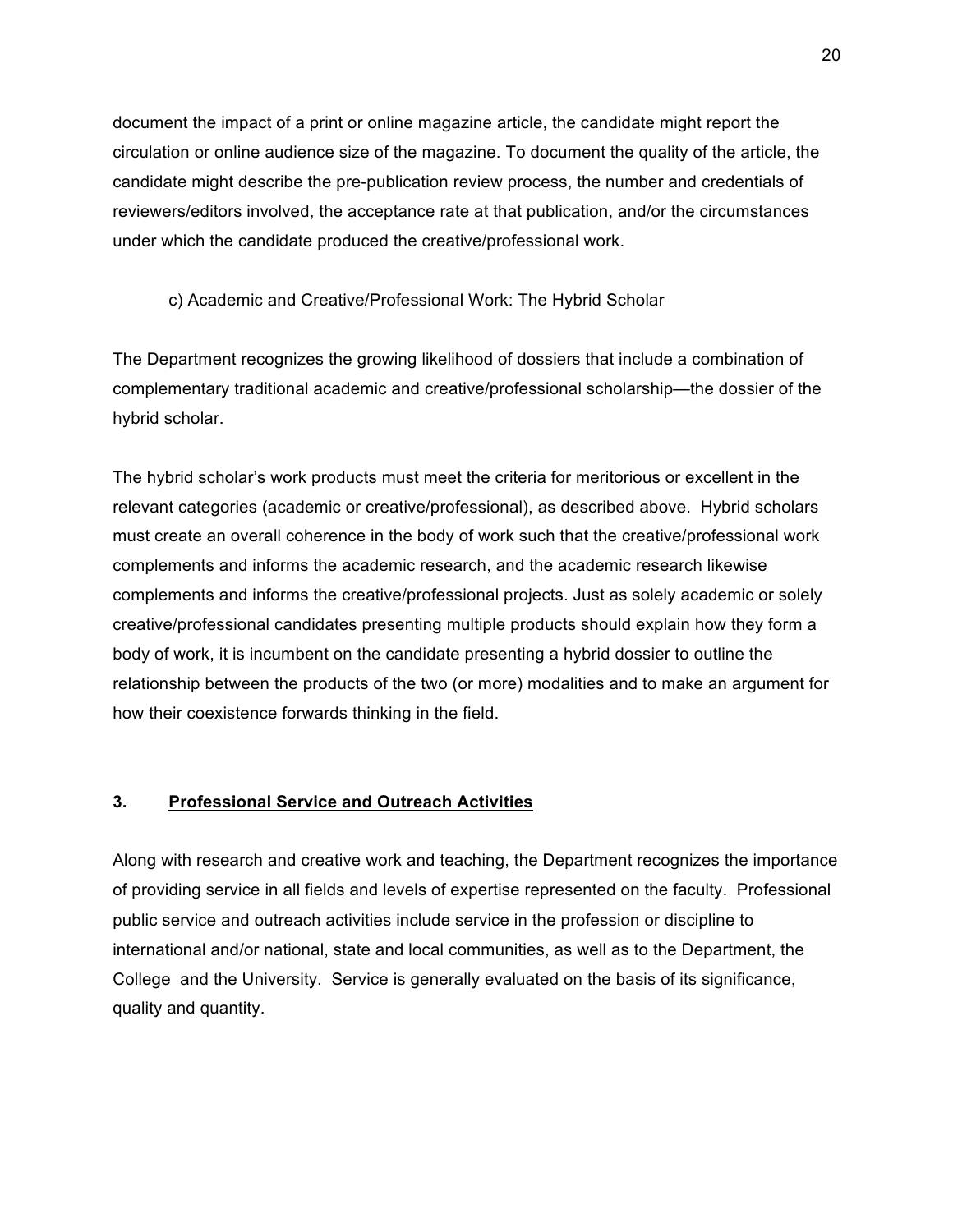## A. Measures to Assess Professional Service and Outreach Activities

Service and outreach work can take a variety of forms. The list below is intended to be suggestive and is by no means exhaustive of the wide possibilities that service and outreach can take:

- Media relations: Maintaining good relations for the Department, the College and the University with the news media through personal contacts, participation in professional and educational organizations, consultation, research and contributions to workshops and conferences.
- Government and industry consulting: Serving as expert advisers to governmental and non-governmental organizations and professional bodies, particularly in the area of policy development, research and/or creative work.
- Department, College and University committees: Participating on and being a member of committees, including standing, ad-hoc, advisory and search committees.
- Community service: Participating in community activities related to the media, or related to the candidate's academic expertise – for example, membership on education boards, serving on non-profit organizations' boards of directors, providing creative and professional services to non-profit organizations without remuneration.
- Professional education: Conducting workshops for professionals in the fields represented on the faculty if that work entails teaching professional skills and practice.
- Public education: Assisting the public in using information technology and communication media to their fullest potential.
- Professional, scholarly and creative association activities: Providing leadership in professional associations, serving as webmaster for organizations, organizing conferences, and undertaking peer reviews of conference papers and submissions to electronic journals and multimedia outlets.
- Administrative services: Being and editor of a journal (print or online), being a member of editorial boards.
- Evaluative work: Jurying exhibitions, presentations, films and electronic media submissions, serving as external reviewer for academic and professional programs, reviewing print or on-line journal articles, book proposals and government grants/fellowships.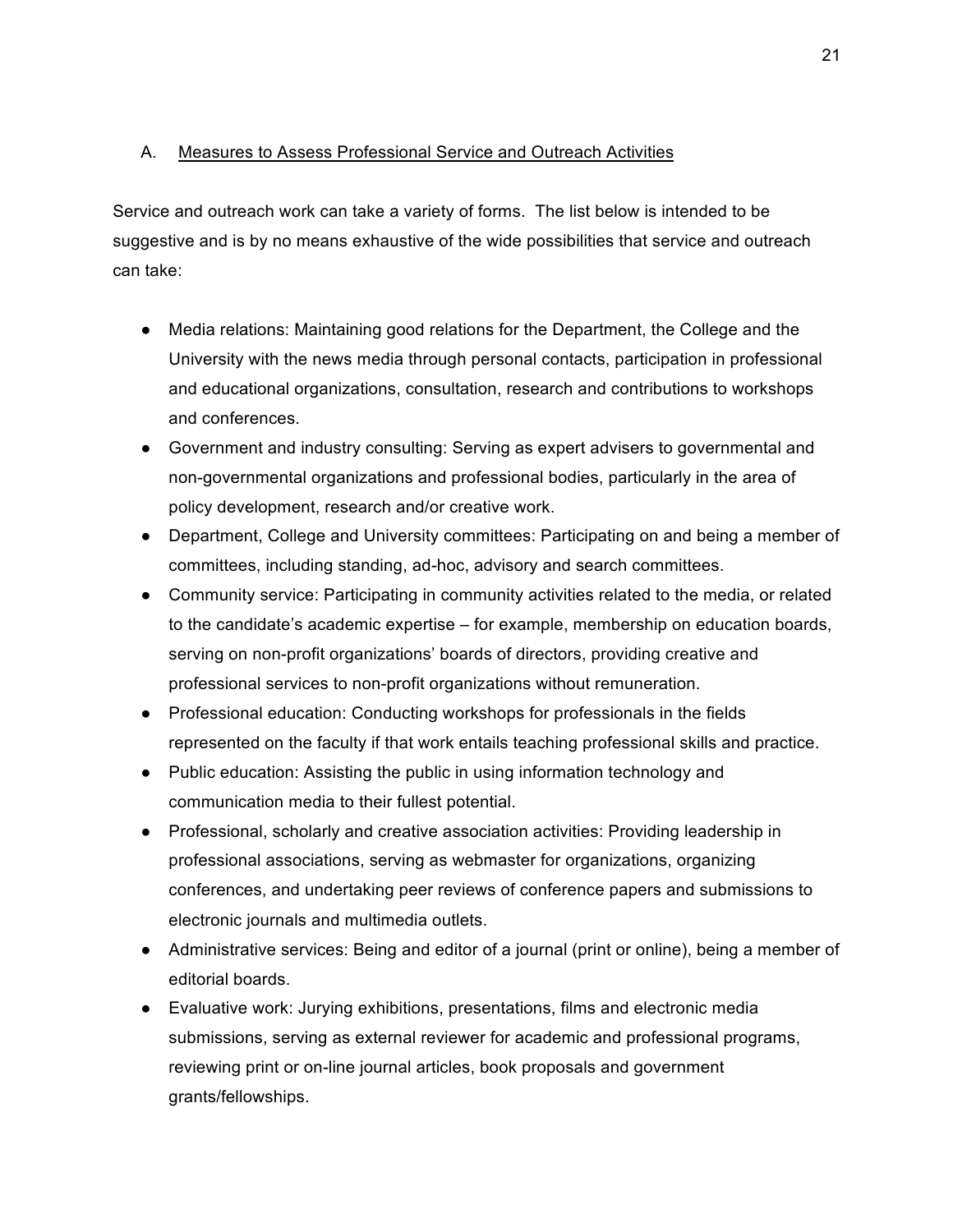There are many indicators for service, but the ultimate determination must be an assessment by the faculty, Chair and Dean of the importance of the activities to the Department, College and University. Other indicators may include evaluations and comments by internal and external colleagues about the nature of service activities, and the number and nature of consultation activities, including evaluation of the activities by clients.

Participation in Department, College and/or University services and outreach activities is a minimum requirement for reappointment. Tenure and promotion to associate professor requires at least meritorious service.

## B. ) Indicators of Meritorious Service and Outreach

Meritorious performance in service and outreach includes participation and involvement in professional and educational activities, institutions and associations as well as activities relating to participation in and membership on University, College and Department committees. For untenured faculty members, the pacing, type and quantity of service activities should be discussed with the Chair and faculty mentors. The following are examples of activities that constitute meritorious service.

- Service on Department or College committees
- University or campus-level committee work
- Chairing sessions or serving as a respondent at national or international meetings
- A record of reviewing for journals, publishers or funding agencies
- Organizing or jurying exhibitions or conferences
- Guest lectures, serving as a news source, preparing materials and consulting with nonprofit organizations without remuneration
- Advising student organizations

# C, ) Indicators of Excellence in Service and Outreach

In a 2000 memo to faculty on service, former Vice Chancellor for Academic Affairs Todd Gleeson stated, "Striving to be judged 'excellent' in service is desirable but not required, and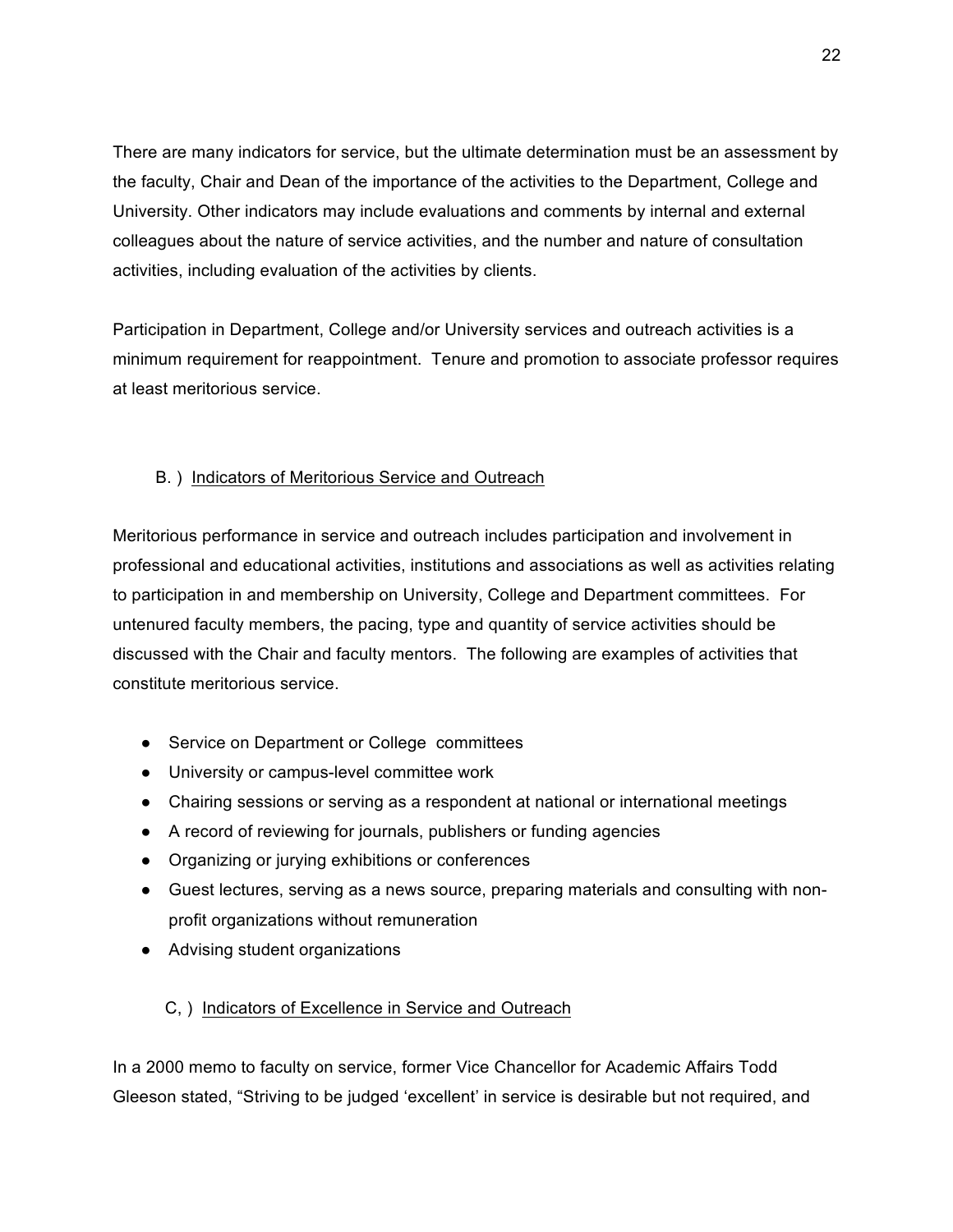does not substitute for achieving excellence in either or both teaching and research/creative work." With this in mind, the Department still places value on excellence in service. Excellence in service includes work that moves beyond mere involvement and participation and includes leadership, direction, and program and policy development in significant areas of concern to the local, national and international community. Faculty whose work includes administration must move beyond the expectations of the job to be considered excellent in service. The following are suggestive elements that encompass excellence in service.

- Securing a grant that might involve a significant outreach activity to the State of Colorado.
- Publishing about learning activities relating to service.
- Participation on a local, national or international service-learning project.
- Serving as an officer for a national or international media organization.
- Serving as a member of an accrediting team.

### **C. Evaluation Procedures**

The Department's tenured faculty is charged with consulting with the candidate's PUEC as part of its initial review of the candidate, and then making a recommendation to the Chair. The Chair then consults with Dean, who solicits an additional review from the CMCI Personnel Committee. The Dean then makes a recommendation to the Vice Chancellor's Advisory Committee.

1. The Chair will supervise the processes involved in promotion, tenure and reappointment, and post-tenure review. The Chair's primary responsibility is to appoint the Primary Unit Evaluation Committee (PUEC) for each candidate. The PUEC's responsibility is to collect and summarize information, including comments from the Department's faculty and others, relating to the teaching, research/creative/professional, and service activities of candidates and to make a recommendation to the tenured faculty on this candidate. The PUEC may accept written, unsolicited comments from any faculty member or student for inclusion in the dossier, and the candidate may add such material at any point in the review process. The PUEC will document and justify its recommendation and any dissenting votes.

Each candidate's PUEC will consist of three members, all of whom are at a rank higher than that of the candidate. The Chair will choose two members. For the appointment of the third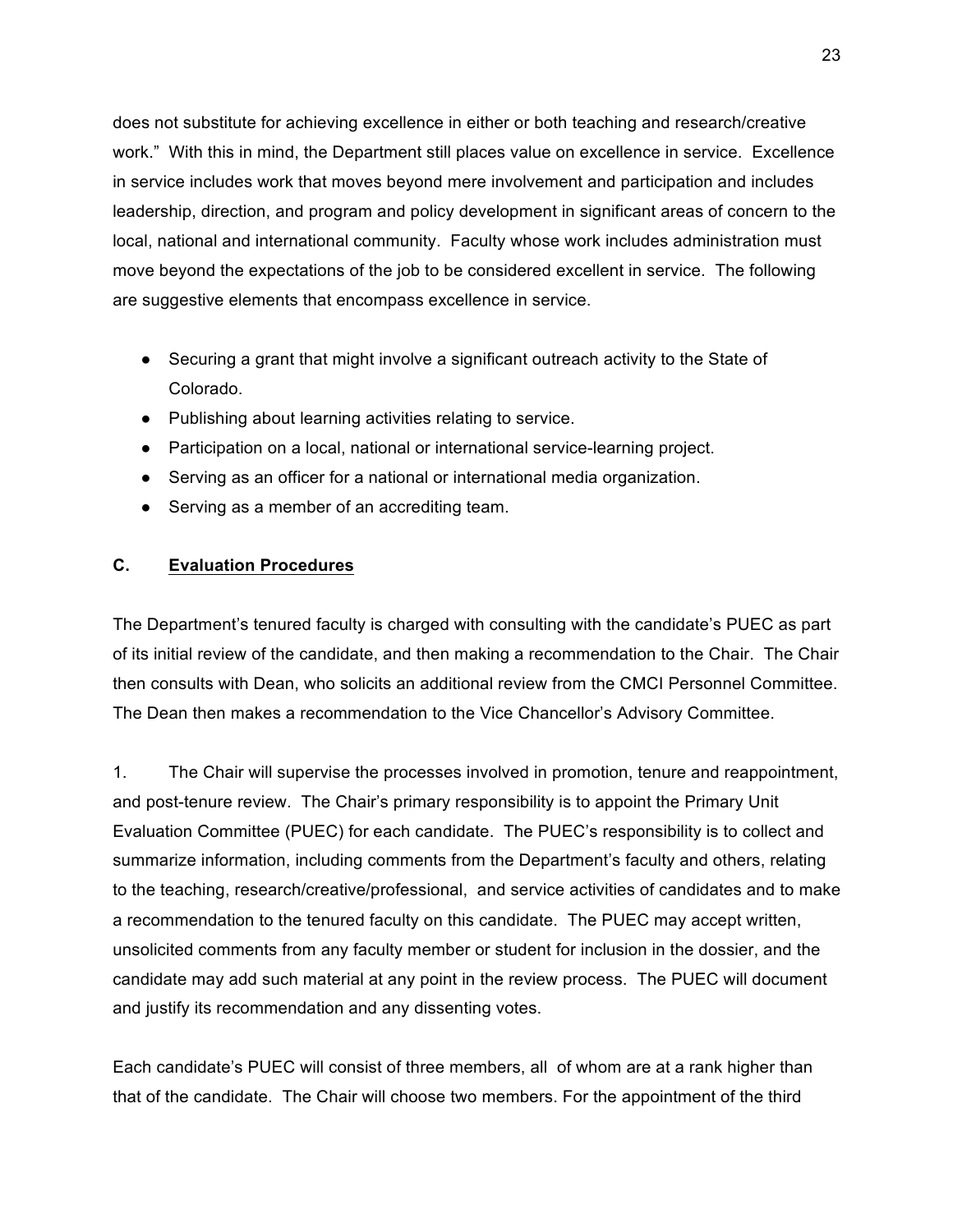member, the candidate will submit the names of three faculty colleagues who are eligible to serve on his/her PUEC. The Chair will choose one colleague from that list.

Members of the CMCI Personnel Committee may serve on a PUEC. If there are not three faculty members in the Department eligible to serve on the PUEC, eligible faculty from outside the Department must be recruited to vote as if they were members of the Department faculty.

**Faculty Review.** The candidate's dossier will be made available to faculty members who are senior to the candidate and who are eligible to vote on tenure, promotion, and/or reappointment. Only eligible faculty members may attend a meeting at which tenure, promotion or reappointment decisions are made. Discussion and votes at all meetings discussing personnel decisions must remain confidential.

At the faculty meeting, the PUEC makes recommendations on the candidate to the eligible faculty, including justifications for any dissenting votes. The eligible faculty then votes whether to recommend the candidate, and the Chair reports the faculty vote and summarizes in a written document the discussion, including justifications for dissenting votes. That document will become part of the candidate's dossier.

#### 2. Promotion, Tenure and Reappointment: The Review Documents

**The Dossier.** The candidate is responsible for assembling the initial dossier. The PUEC will add letters from external reviewers (if the case involves a tenure and/or promotion decision and which are confidential, available to faculty members eligible to vote on the case, but are to be summarized by PUEC, the summary to be included in the dossier) and faculty colleagues; peer teaching evaluations; student and alumni letters (which also are confidential, available to faculty members eligible to vote on the case, but are to be summarized by PUEC, the summary to be included in the dossier); an appraisal of the candidate's teaching ability, scholarly and creative work, and University's document checklist.

**Personal Statement.** Candidates submit separate written statements of philosophy describing their research or creative work program, teaching philosophy and service orientation and activities. These should include a discussion of the role the faculty member expects to play within the Department as a scholar or a scholar/professional.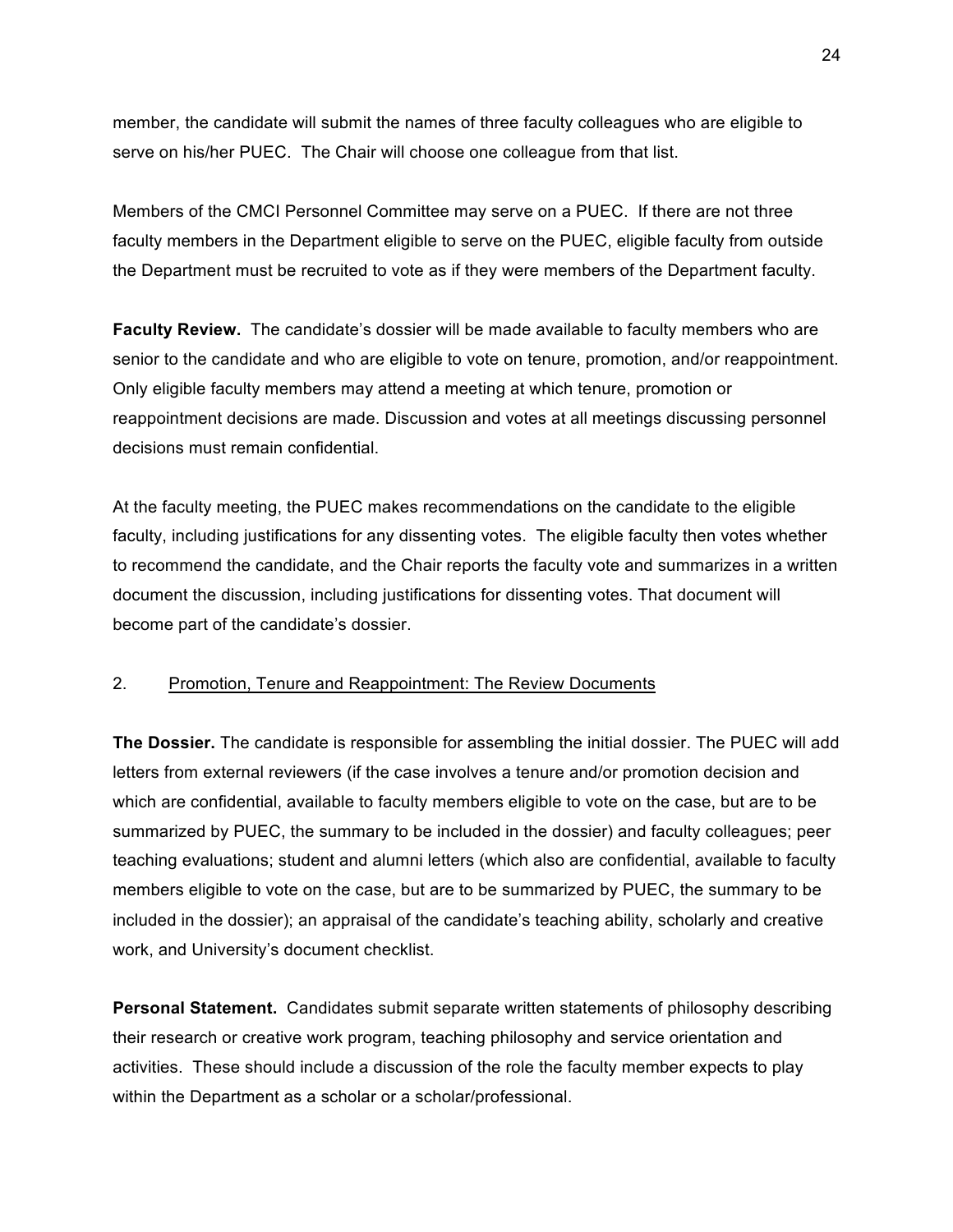**Teaching Portfolio.** Candidates are encouraged to compile documents that describe their teaching philosophy, the learning environment they create, and course development. The portfolio can include such items as syllabi, unusual approaches to testing or course activities, handouts, modules and programs, videotapes of instruction, textbooks, award-winning student work, other evidence of innovation in course development, UROP proposals, independent study projects and other mentoring activities. Other demonstrations of teaching performance include grants and awards for teaching, papers and articles on teaching methods, and other forms of recognition for outstanding teaching.

**Research and Creative Work.** Candidates will be asked to provide copies of three recent research studies or creative projects that they believe represent their most significant work.

**External Reviewers.** The PUEC will organize written assessments of each candidate by scholars of national reputation who can comment on the quality of the candidate's research and creative work, the nature of the candidate's professional activities and any other information that would indicate the candidate's qualification for tenure and/or promotion. The candidate being reviewed for promotion and/or tenure will be asked to identify three or more such scholars, and the PUEC also will list three or more external reviewers. The PUEC will request letters from external reviewers selected from both lists. The University requires a minimum of six letters for tenure and promotion dossiers. The external reviewers' names are confidential, available only to faculty members eligible to vote on the case or decision-making groups outside the Department. The PUEC will summarize the external letters and include the summary in the dossier.

No external letters are required for a reappointment dossier.

**Faculty Letters.** Members of the Department faculty will be encouraged to submit written statements about the candidate. This will be the only opportunity for faculty who are not members of the PUEC or Personnel Committee to comment in writing on the candidate.

**Peer Teaching Evaluations.** The Department Chair and/or PUEC will select peer reviewers from the Department or, if appropriate, from outside the Department to (as the reviewer chooses) interview the candidate about his or her courses, attend class sessions, talk to students, review syllabi and undertake other methods of reviewing the candidate's teaching.